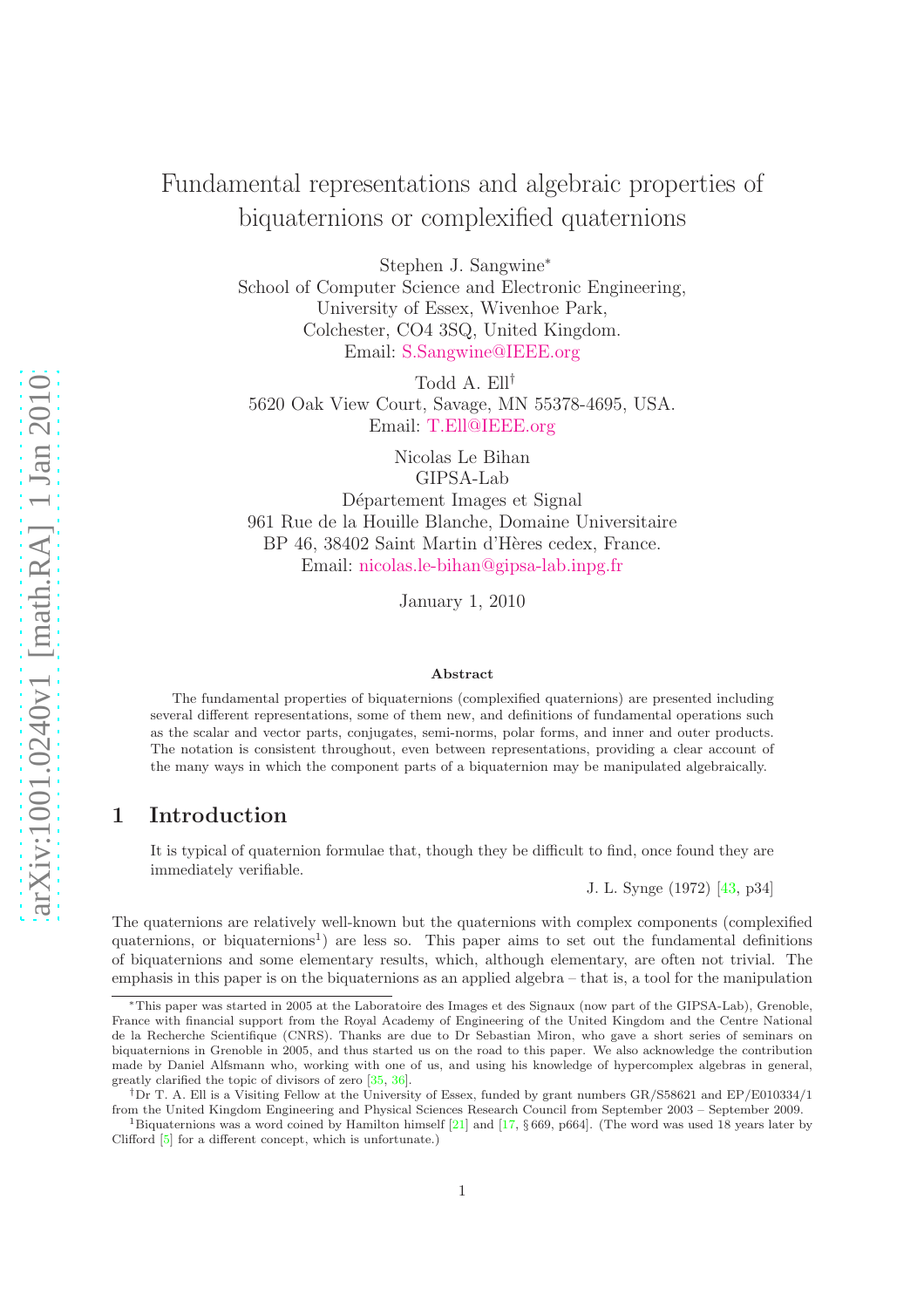of algebraic expressions and formulae to allow deep insights into scientific and engineering problems. It is not a study of the abstract properties of the biquaternion algebra, nor its relations with other algebras. Throughout the paper 'quaternion' means a quaternion with real components (a quaternion over the reals,  $\mathbb{R}$ ), and 'biquaternion' means a quaternion with complex components (a quaternion over the field of complex numbers,  $\mathbb{C}$ ). We denote the set of quaternions by  $\mathbb{H}$ , and the set of biquaternions by  $\mathbb{B}$ .  $\mathbb{H}$ is, of course, a subset of B.

Some of the material in the paper is based on the book by Ward [\[45,](#page-19-1) Chapter 3] which is one of the few sources of detail on the biquaternions. We have not followed Ward's notation in this paper, preferring instead a scheme based on bold or plain symbols without hats and underlines.

We have also drawn upon the paper by Sangwine and Alfsmann [\[35,](#page-18-0) [36\]](#page-18-1) which sets out comprehensive results on the divisors of zero, and their subsets the idempotents and nilpotents. Sangwine and Alfsmann's paper uses the same notations as this paper (having benefited from access to this paper in draft).

The quaternions themselves (with real elements) are well-covered in various books, for example  $[1, 2, 3]$  $[1, 2, 3]$  $[1, 2, 3]$ [27,](#page-18-2) [28,](#page-18-3) [29\]](#page-18-4). Hamilton's works on quaternions were published in book form in [\[17,](#page-17-1) [18,](#page-17-3) [14\]](#page-17-4), and many are also now available freely on the Internet in various digital repositories. The paper by Coxeter [\[6\]](#page-17-5) is also a useful source.

We begin by setting out various ways in which quaternions and biquaternions may be represented. We start with representations for quaternions, for reference, and because these representations are generalized for biquaternions. In what follows, we use notation as consistently as we can. In particular, the complex operator usually denoted by i (or in electrical engineering j) is represented in this paper as I in every case. This is to keep the complex operator distinct from the first of the three quaternion operators  $i$ , since it is independent. The independence of  $\boldsymbol{i}$  and  $\boldsymbol{I}$  is perhaps the most fundamental axiomatic aspect of the biquaternions that must be understood. Bold symbols denote vectors and bivectors<sup>2</sup>, whereas normal weight symbols denote scalar or complex quantities or quaternions.

Throughout the paper<sup>3</sup> we use the term norm or the more specialized term semi-norm, both denoted  $\|q\|$ , to mean the sum of the squares of the components of a quaternion or biquaternion, and modulus, denoted  $|q|$ , to mean the square root of the norm and thus the Euclidean magnitude. This is not universally accepted terminology, many sources using norm where we use modulus. However, our usage is consistent with several authors who have written on quaternions, including Synge [\[43\]](#page-19-0) and Ward [\[45\]](#page-19-1), but it does require care when using statements made about norms in other sources.

Many of the concepts given in this paper are implemented in numerical form in a MATLAB(R) toolbox [\[37\]](#page-18-5) which two of the authors first developed in 2005 and are built upon in a toolbox for handling linear quaternion systems, first developed in 2007 [\[10\]](#page-17-6). The toolbox  $|37|$  was essential to the development of this paper and the results presented within it, since otherwise, errors in algebra would go unnoticed. In many cases we have established results first by using the toolbox, and then derived the algebraic proofs or statements which appear here.

## <span id="page-1-1"></span>2 Quaternions

Classically, quaternions are represented in the form of hypercomplex numbers with three imaginary components. In Cartesian form this is:

<span id="page-1-0"></span>
$$
q = w + x\mathbf{i} + y\mathbf{j} + z\mathbf{k} \tag{1}
$$

where i, j and k are mutually perpendicular unit bivectors<sup>4</sup> obeying the famous multiplication rules:  $i^2 = j^2 = k^2 = ijk = -1$ , discovered by Hamilton in 1843 [\[19\]](#page-17-7), and w, x, y, z, are real. Quaternions are generalized to biquaternions by permitting w, x, y and z to be complex, as discussed in  $\S 3$ , but in this paper we reserve the symbols w, x, y, z for the real case. A quaternion with  $w = 0$  is known as a pure quaternion (Hamilton's terminology, but still used and widely understood).

<sup>&</sup>lt;sup>2</sup>Bivectors represent directed areas, and are explained in Table [3](#page-6-0) and  $\S 3.6$ .

<sup>3</sup>Except in equation [11,](#page-11-0) where we use the notation of the cited reference.

<sup>&</sup>lt;sup>4</sup>Classic texts often refer to the operators i, j and k as vectors, a misconception that has caused considerable confusion over many years, but is understandable, since it could not be cleared up without the concept of geometric algebra and bivectors. We discuss this in § [3.6.](#page-14-0)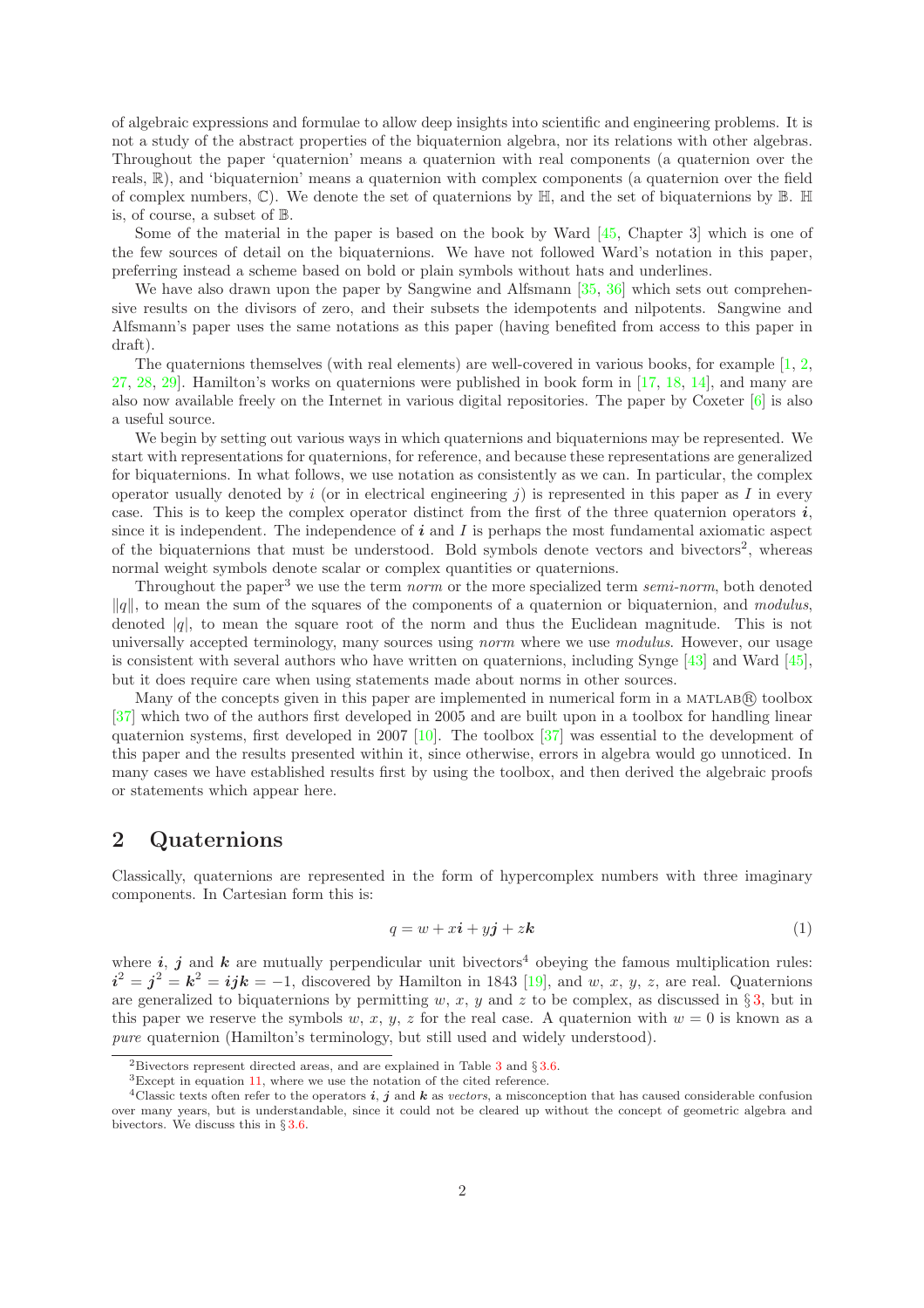The conjugate of a quaternion is given by negating the three imaginary components:  $\overline{q} = w - x\overline{i}$  $yj - zk$ . It is easily shown that  $\overline{q} \overline{p} = \overline{pq}$  for general quaternions p and q. Indeed the formula may be generalized to more than two quaternions (the generalized formula was first noted by Hamilton [\[20,](#page-17-8) § 20, p238], and was also included in [\[28,](#page-18-3) p60, § 31]):  $\overline{pqrst} = \overline{t} \overline{s} \overline{r} \overline{q} \overline{p}$ . The quaternion conjugate may be expressed in terms of multiplications and additions [\[11,](#page-17-9) Theorem 11] using any system of three mutually orthogonal unit pure quaternions (here  $i, j, k$ ):

$$
\overline{q} = -\frac{1}{2} \left( q + i q i + j q j + k q k \right)
$$

Similar formulae, based on involutions [\[9,](#page-17-10) [11\]](#page-17-9), exist for extracting the four Cartesian components of a quaternion<sup>5</sup> [\[41\]](#page-18-6):

<span id="page-2-0"></span>
$$
w = \frac{1}{4} \left( q - iqi - jqj - kqk \right)
$$
  
\n
$$
x = \frac{1}{4i} \left( q - iqi + jqj + kqk \right)
$$
  
\n
$$
y = \frac{1}{4j} \left( q + iqi - jqj + kqk \right)
$$
  
\n
$$
z = \frac{1}{4k} \left( q + iqi + jqj - kqk \right)
$$
\n(2)

The norm of a quaternion is given by the sum of the squares of its components:  $||q|| = w^2 + x^2 + y^2 +$  $z^2$ ,  $||q|| \in \mathbb{R}$ . It can also be obtained by multiplying the quaternion by its conjugate, in either order since a quaternion and its conjugate commute:  $||q|| = q\overline{q} = \overline{q}q$ . The modulus of a quaternion is the square root of its norm:  $|q| = \sqrt{\overline{|q|}}.$ 

Every non-zero quaternion has a multiplicative inverse<sup>6</sup> given by its conjugate divided by its norm:  $q^{-1} = \overline{q}/\Vert q \Vert.$ 

The quaternion algebra  $\mathbb H$  is a normed division algebra, meaning that for any two quaternions  $p$  and  $q, \|pq\| = \|p\| \|q\|$ , and the norm of every non-zero quaternion is non-zero (and positive) and therefore the multiplicative inverse exists for any non-zero quaternion.

Of course, as is well known, multiplication of quaternions is not commutative, so that in general for any two quaternions p and q,  $pq \neq qp$ . This can have subtle ramifications, for example:  $(p q)^2 = p q p q \neq p^2 q^2$ .

Alternative representations for quaternions are given in Table [1,](#page-3-1) expressed in terms of the Cartesian form given above in equation [1,](#page-1-0) and in selected cases, in terms of other representations given here.  $\mu$  is a unit pure quaternion and is known as the axis of the quaternion. It expresses the direction in 3-space of the vector part<sup>7</sup>,  $V(q)$ . Hamilton himself showed that any unit pure quaternion is a square root of  $-1$  [\[22,](#page-17-11) pp 203, 209][\[17,](#page-17-1) § 167, p179] and a proof is also given in [\[9,](#page-17-10) Lemma 1]. This is why we call the form  $a + \mu b$  the 'complex' form, since it is isomorphic to a complex number  $a + Ib$ . This means that the modulus and argument of the quaternion are identical to those of  $a + Ib$  (one could think of them as having similar Argand diagrams, where in the case of quaternions, the Argand diagram represents a plane section of 4-space defined by the 'axis'  $\mu$  and the scalar quaternion axis – along which w is measured).

The polar form of a quaternion is analogous to the polar form of a complex number, with one exception. The argument,  $\theta$ , is confined to the interval  $[0, \pi)$  because the modulus of the vector part is always taken to be positive (there is no convenient way to define an orientation in 3-space which would permit the sign of the vector part to be determined). If we negate the argument of the exponential in the polar form, therefore, the negation is conventionally applied to the axis,  $\mu$  and not to the argument  $\theta$ . When  $\theta$  is computed numerically, the result is always in  $[0, \pi)$  because we have to use the (non-negative) modulus of the vector part to compute it (using an atan2 function, typically).

The Cayley-Dickson polar form [\[38,](#page-18-7) [39\]](#page-18-8) has a complex modulus and a complex argument (both in fact are degenerate quaternions of the form  $w + ix$ , isomorphic to complex numbers).

<sup>5</sup>These formulae, and that for the quaternion conjugate, generalize to biquaternions, even with mutually orthogonal unit pure biquaternions in place of  $i, j$  and  $k$ , although this latter point has not been thoroughly checked.

<sup>&</sup>lt;sup>6</sup>This does not apply to biquaternions.

<sup>7</sup>We use the term 'vector part' throughout this paper to mean that part of the quaternion consisting of the three components containing  $i, j$  and  $k$ . It does not necessarily correspond to the concept of a 3-space vector, since it could be a vector, bivector or a combination of both, using the language of geometric algebra described later. The term 'vector part' is well-established in the literature and, lacking a good alternative which would be readily understood, we retain it.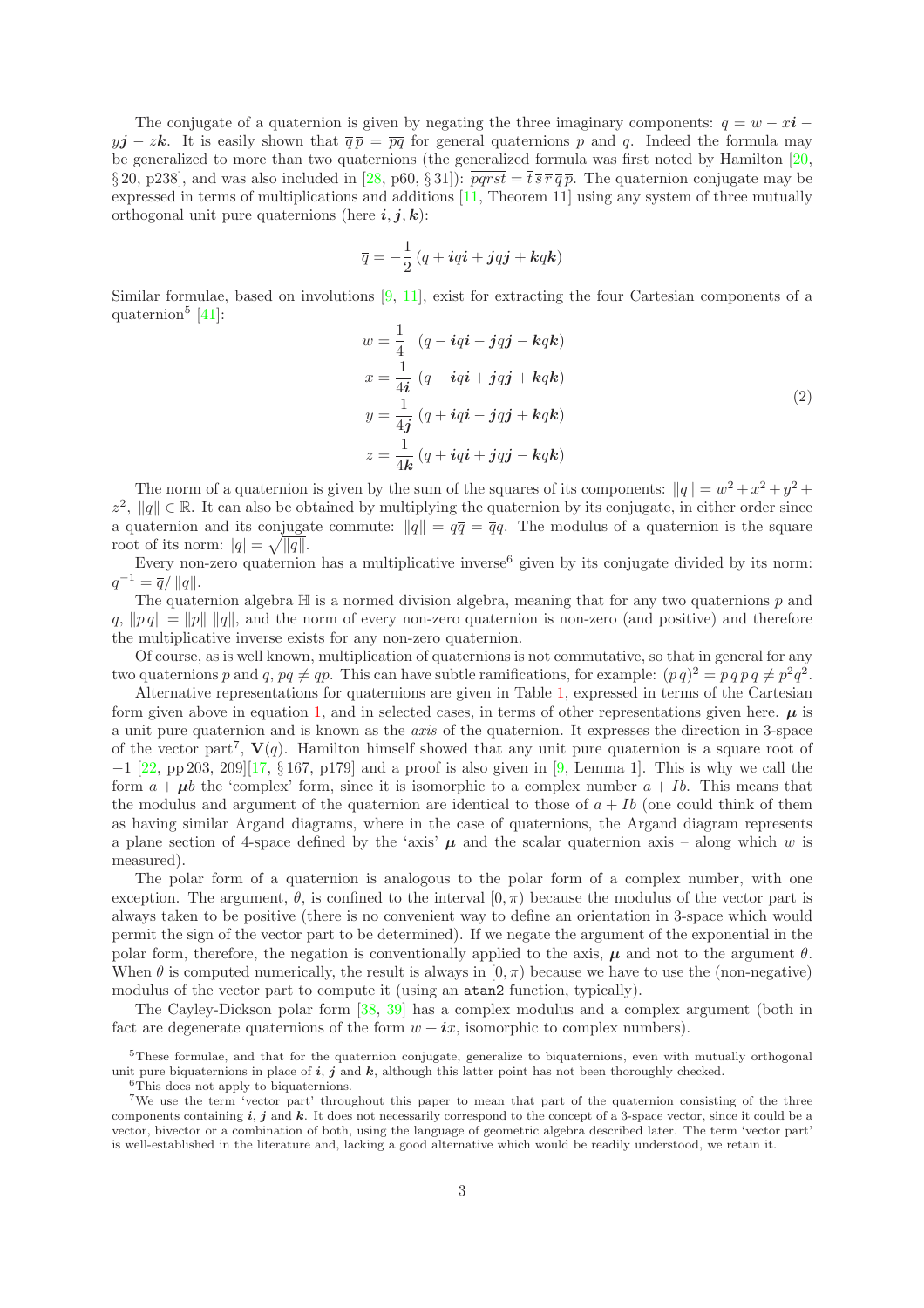| Designation       | Representation                                               | Details $(w, x, y, z, a, b, r, \theta \in \mathbb{R}, q \in \mathbb{H},$ |
|-------------------|--------------------------------------------------------------|--------------------------------------------------------------------------|
|                   |                                                              | $\mu \in \mathbb{H}, S(\mu) = 0, \mu^2 = -1$                             |
| Cartesian         | $q = w + xi + yj + zk$                                       |                                                                          |
| $Scalar + vector$ | $q = S(q) + V(q)$                                            | $S(q) = w$                                                               |
|                   |                                                              | $\mathbf{V}(q) = x\boldsymbol{i} + y\boldsymbol{j} + z\boldsymbol{k}$    |
| 'Complex' form    | $q = a + \mu b$                                              | $a=w$                                                                    |
|                   |                                                              | $b = \sqrt{x^2 + y^2 + z^2} =  V(q) $                                    |
|                   |                                                              | $\mu = V(q) /  V(q) $                                                    |
| Cayley-Dickson    | $q = (w + xi) + (y + zi)j$                                   | This multiplies out to the Cartesian                                     |
|                   |                                                              | representation.                                                          |
| Polar form        | $q = r \exp(\mu \theta) = r (\cos \theta + \mu \sin \theta)$ | $r= q $                                                                  |
|                   |                                                              | $r \cos \theta = a$                                                      |
|                   |                                                              | $r\sin\theta = b$                                                        |
| Cayley-Dickson    | $q = A \exp(\mathcal{B}j)$                                   | $\mathcal{A}, \mathcal{B} \in \mathbb{H}$ with $y = z = 0$               |
| polar form        |                                                              | (isomorphic to $\mathbb{C}$ )                                            |
|                   |                                                              | See [38, 39] for formulae defining $A$ and $B$ .                         |

<span id="page-3-1"></span>Table 1: Representations for quaternions.

## <span id="page-3-0"></span>3 Biquaternions

To generalize the quaternions to biquaternions we simply permit the four elements to be complex rather than real, thus giving us the Cartesian representation:

<span id="page-3-2"></span>
$$
q = W + X\mathbf{i} + Y\mathbf{j} + Z\mathbf{k} \tag{3}
$$

where i, j and k are exactly as in  $\S 2$  $\S 2$  and W, X, Y, Z, are complex. This generalization was first studied by Hamilton himself  $[21]$  and  $[17, §669, p664]$ , and was also discussed by Cayley  $[44]$ .

In equation [3](#page-3-2) each of the four elements is of the form  $W = \Re(W) + I\Im(W)$ , where  $I^2 = -1$  is the usual complex operator, distinct from  $i$ . Axiomatically,  $I$  commutes with the three quaternion operators i, j and k, that is  $iI = Ii$ ,  $jI = Ij$  and  $kI = Ik$ . Since reals commute with the three quaternion operators, so do all complex numbers. It is also worth noting that any quaternion with only one nonzero component in the vector part, for example  $w + ix$  is not a complex number, but a degenerate quaternion. Such numbers are isomorphic to the complex numbers, but it is best not to confuse them with complex numbers when working with biquaternions.

Some familiar rules of algebra apply to biquaternions. Since the real and imaginary parts are quite separate from the concept of the four quaternion components, real and imaginary parts may be equated just as when working with complex equations. However, some of the elementary properties of quaternions become non-elementary when the quaternions are complexified. For example, generalizations of the norm and modulus of a quaternion are complex in general for biquaternions, and so is the argument in one of the polar forms. We discuss each of these non-trivial properties in a later section.

The existence of complex generalizations of the norm, modulus and inner product, yields a problem of terminology, since conventionally these quantities are real, and satisfy properties that their complex generalizations cannot (the *triangle inequality*  $\|p + q\| \le \|p\| + \|q\|$ , for example, requires ordering, but complex numbers lack ordering, hence the triangle inequality cannot be applicable to a 'norm' with a complex value). Rather than invent new terms, we use the existing accepted terms (with the exception of norm, where we substitute *semi-norm*, for reasons discussed in  $\S 3.3$ ), but caution the reader that because these quantities are complex, they cannot be assumed to satisfy all the usual properties of their conventional real equivalents. In taking this approach, we are following Synge [\[43,](#page-19-0) p 9], and to some extent Ward [\[45\]](#page-19-1), both of whom use the term norm to refer to a complex generalization. Synge also refers to a scalar product with a complex value, and Ward uses the term inner product for a complex generalization of the concept in his section on the Minkowski metric  $[45, \S 3.3, p 115]$ .

Although a biquaternion commutes with its quaternion conjugate, and complex numbers commute (including with their complex conjugates), somewhat surprisingly, a biquaternion does not necessarily commute with its complex conjugate (Proposition [1](#page-7-0) in  $\S 3.1$ ).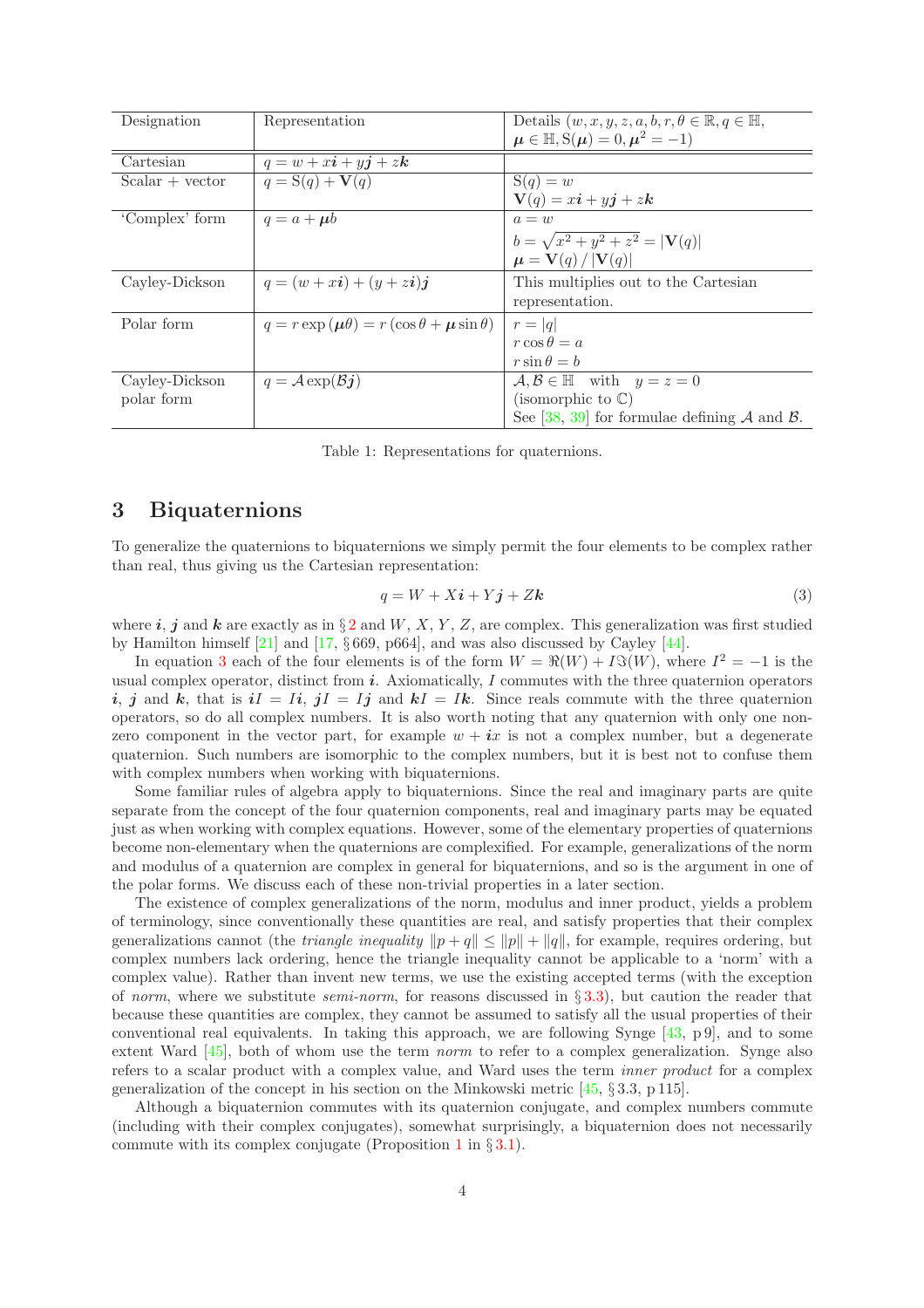| Designation         | Representation                                              | Details: $w_a, x_a, y_a, z_a \in \mathbb{R}, a \in \{r, i\},\$                                                                                                                                                                                                                                                                                                                                              |
|---------------------|-------------------------------------------------------------|-------------------------------------------------------------------------------------------------------------------------------------------------------------------------------------------------------------------------------------------------------------------------------------------------------------------------------------------------------------------------------------------------------------|
|                     |                                                             | $W, X, Y, Z, A, B, R, \Theta \in \mathbb{C},$<br>$q_r, q_i, Q, \Psi \in \mathbb{H}; q \in \mathbb{B},$                                                                                                                                                                                                                                                                                                      |
|                     |                                                             | $\xi \in \mathbb{B}, \xi^2 = -1$ [34, 33]                                                                                                                                                                                                                                                                                                                                                                   |
| Cartesian           | $q = W + Xi + \overline{Yj + Zh}$                           |                                                                                                                                                                                                                                                                                                                                                                                                             |
| $Scalar + vector$   | $q = S(q) + V(q)$                                           |                                                                                                                                                                                                                                                                                                                                                                                                             |
|                     |                                                             | $A = W = S(q)$                                                                                                                                                                                                                                                                                                                                                                                              |
|                     |                                                             | $\boldsymbol{\xi}B=\mathbf{V}(q)$                                                                                                                                                                                                                                                                                                                                                                           |
| 'Complex' form I    | $q = A + \mathcal{E}B$                                      | $B = \sqrt{X^2 + Y^2 + Z^2} =  V(q) $                                                                                                                                                                                                                                                                                                                                                                       |
|                     |                                                             | $\boldsymbol{\xi} = (X\boldsymbol{i} + Y\boldsymbol{j} + Z\boldsymbol{k})/B$                                                                                                                                                                                                                                                                                                                                |
| 'Complex' form II   | $q = q_r + Iq_i = \Re(q) + I \Im(q)$                        |                                                                                                                                                                                                                                                                                                                                                                                                             |
|                     |                                                             | $q_i = w_i + x_i \mathbf{i} + y_i \mathbf{j} + z_i \mathbf{k}$                                                                                                                                                                                                                                                                                                                                              |
|                     |                                                             |                                                                                                                                                                                                                                                                                                                                                                                                             |
| Expanded form       | $q = w_r + x_r i + y_r j + z_r k + 1$                       |                                                                                                                                                                                                                                                                                                                                                                                                             |
|                     | $I(w_i + x_i \mathbf{i} + y_i \mathbf{j} + z_i \mathbf{k})$ | $y_r = \Re(Y), y_i = \Im(Y)$                                                                                                                                                                                                                                                                                                                                                                                |
|                     |                                                             | $S(q) = W$<br>$\mathbf{V}(q) = X\mathbf{i} + Y\mathbf{j} + Z\mathbf{k}$<br>$q_r = w_r + x_r i + y_r j + z_r k$<br>$w_r = \overline{\Re(W), w_i = \Im(W)}$<br>$x_r = \Re(X), x_i = \Im(X)$<br>$z_r = \Re(Z), z_i = \Im(Z)$<br>$R =  q $<br>$A = R \cos \Theta$<br>$B=R\sin\Theta$<br>$\Psi = \tan^{-1}(q_r^{-1}q_i)$<br>$Q = q / \exp(I\Psi) = q \exp(-I\Psi)$<br>$q_r = Q \cos \Psi$<br>$q_i = Q \sin \Psi$ |
|                     | $q = R \exp(\xi \Theta)$                                    |                                                                                                                                                                                                                                                                                                                                                                                                             |
| Hamilton polar form | $= R(\cos \Theta + \xi \sin \Theta)$                        |                                                                                                                                                                                                                                                                                                                                                                                                             |
|                     |                                                             |                                                                                                                                                                                                                                                                                                                                                                                                             |
|                     |                                                             |                                                                                                                                                                                                                                                                                                                                                                                                             |
|                     | $q = Q \exp(I\Psi)$                                         |                                                                                                                                                                                                                                                                                                                                                                                                             |
| Complex polar form  | $= Q(\cos \Psi + I \sin \Psi)$                              |                                                                                                                                                                                                                                                                                                                                                                                                             |
|                     |                                                             |                                                                                                                                                                                                                                                                                                                                                                                                             |

Alternative representations for biquaternions are shown in Table [2,](#page-4-0) expressed in terms of the Cartesian form given above in equation [3,](#page-3-2) and in selected cases, in terms of other representations given here. In

<span id="page-4-0"></span>Table 2: Representations for biquaternions.

the scalar/vector form, the scalar part is complex, and the vector part is a pure biquaternion.

Complex form I corresponds to the 'complex' form in Table [1.](#page-3-1) The differences are that  $A$  and  $B$  are now complex, whereas a and b were real, and the imaginary unit  $\xi$  is a pure biquaternion root of  $-1$  of the form  $\xi = b\mu + dI\nu$ , where  $b^2 - d^2 = 1$  and  $\mu$  and  $\nu$  are mutually perpendicular unit pure quaternions (themselves also roots of -1) [\[33,](#page-18-10) [34\]](#page-18-9). Note that B can vanish – as discussed in §[3.5.2](#page-14-1) and in detail in [\[35,](#page-18-0) [36,](#page-18-1) § 2] – although its components  $(X, Y \text{ and } Z)$ , and therefore q, do not vanish.  $\boldsymbol{\xi}$  can be thought of as a complex axis, in the sense that it has real and imaginary parts which each define directions in 3-space. The geometric interpretation of biquaternions is discussed further in § [3.6.](#page-14-0)

Complex form II has quaternions in the real and imaginary parts, and is perhaps the most obvious representation for a biquaternion other than the Cartesian form. It is related to the complex polar form described below.

In the expanded form, the biquaternion is represented as a complex number with quaternion real and imaginary parts expressed in Cartesian form.

The polar form of a quaternion depends on Euler's formula  $\exp(I\theta) = \cos\theta + I\sin\theta$  which generalizes by replacing the complex operator I with any root of  $-1$ . In the case of quaternions, the set of unit pure quaternions provides an infinite number of roots of  $-1$  and the general polar form  $r \exp(\mu \theta)$ , as given in Table [1](#page-3-1) is therefore a straightforward extension of Euler's formula. In the case of biquaternions there are two possibilities for the root of  $-1$ : the complex root I, or any one of the biquaternion roots of  $-1$ defined in § [3.4.](#page-11-1) Thus we have two possible fundamental polar forms.

The first ('Hamilton') polar form generalizes the polar form in the real case. R, the 'modulus' of the biquaternion, is complex;  $\xi$  is a biquaternion root of  $-1$ ; and  $\Theta$ , the 'angle' in the exponential, is also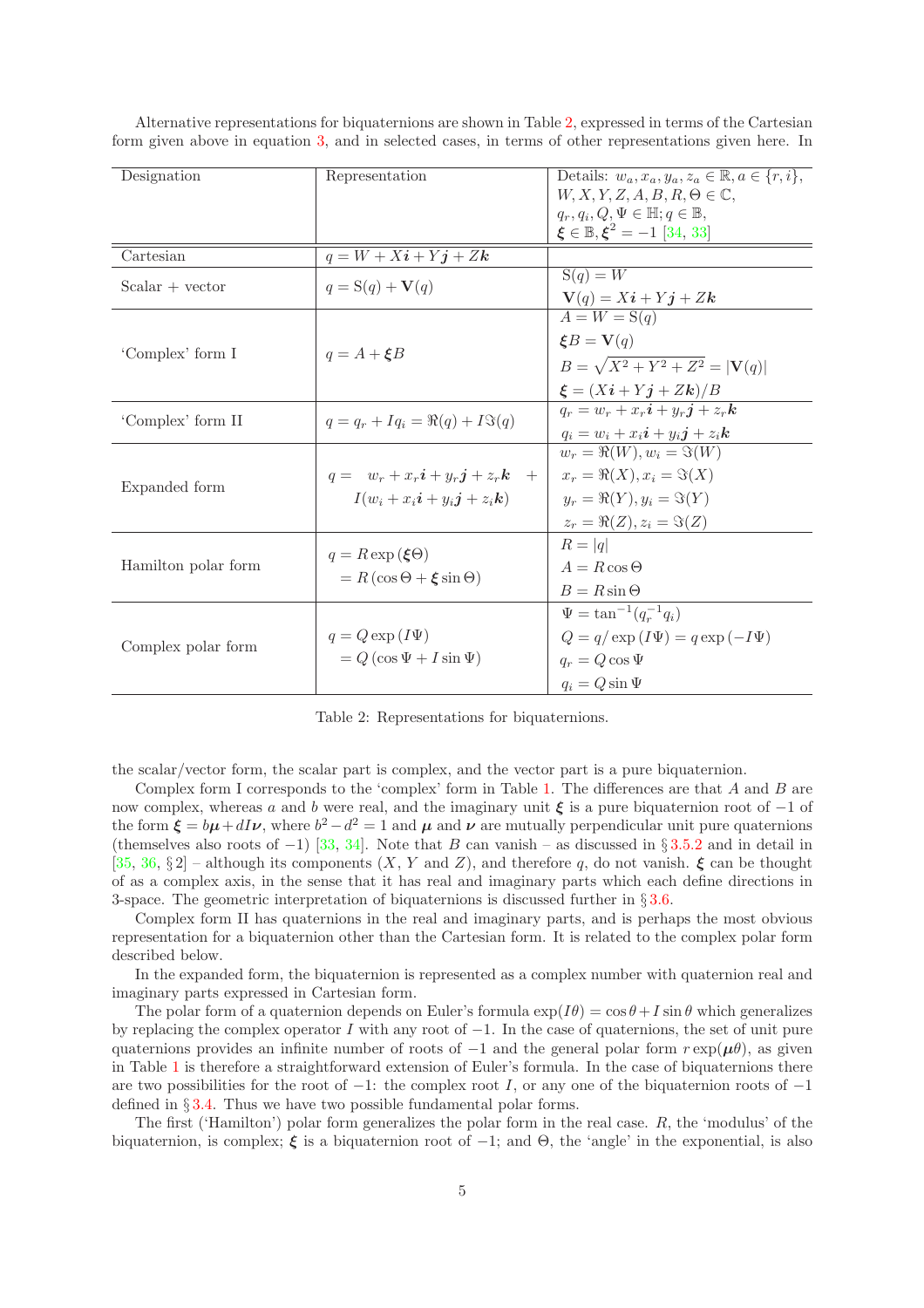complex<sup>8</sup>. The interpretation of complex angles is discussed further in  $\S 3.2$ .

In the second ('complex') polar form, the standard complex operator I serves as the root of −1 in the exponential, but in this form, the 'argument' of the exponential,  $\Psi$ , is a quaternion, and the exponential is scaled by a quaternion 'modulus' Q. We thus have a polar form with a 'modulus' and 'argument' in H. Note that it is not possible to find Q by the obvious direct route of  $Q = \sqrt{q_r^2 + q_i^2}$  because  $q_r = Q \cos \Psi$  and squaring this gives  $Q \cos \Psi Q \cos \Psi$  and not  $Q^2 \cos^2 \Psi$ . However, it is the case that  $\cos^2\Psi + \sin^2\Psi = 1$ , as would be expected. Further, note that care is needed in computing the inverse tangent in order to find  $\Psi$ : it is important that the real part is divided on the left. This is because

$$
\tan \Psi = (Q \cos \Psi)^{-1} (Q \sin \Psi) = \cos^{-1} \Psi \ Q^{-1} Q \sin \Psi = \cos^{-1} \Psi \sin \Psi
$$

whereas with a division on the right we have:

$$
\tan \Psi \neq (Q \sin \Psi)(Q \cos \Psi)^{-1} = Q \sin \Psi \cos^{-1} \Psi Q^{-1}
$$

and Q and its inverse are at opposite ends of the product and do not cancel. (Note that  $\cos \Psi$  and sin Ψ commute, so their quotient is the same whether divided on the left or right.) The exponential is a biquaternion because of the presence of  $I$  and it has a complex modulus. The modulus of this complex modulus is 1. We discuss both polar forms further in  $\S 3.1$  $\S 3.1$  in the context of conjugation. Finally, note that in the complex polar form, Q and the exponential do not commute. It is therefore possible to define a variant by placing Q on the right of the exponential. The variant is related to the form in Table [2](#page-4-0) by the conjugate rule.

De Leo and Rodrigues [\[7,](#page-17-12) [8\]](#page-17-13) discussed polar forms of biquaternions but apparently did not see that there were two simple polar forms as here, with different imaginary units. Instead they described a single polar form containing the product of two exponentials. We can do this with either of our polar forms, representing the 'modulus' in each case in its own polar form. Thus the 'Hamilton' polar form can be written:

<span id="page-5-1"></span>
$$
q = R \exp\left(\xi \Theta\right) = r \exp\left(I\phi\right) \exp\left(\xi \Theta\right) \tag{4}
$$

where  $r, \phi \in \mathbb{R}$  are the modulus and argument of R, the complex 'modulus' of q. Note that, because I and  $\xi$  commute, the two exponentials commute, and it is possible to write this polar form as:

$$
q = r \exp(I\phi + \xi\Theta)
$$

where the argument of the exponential is now a biquaternion with  $I\phi$  as scalar part and  $\xi\Theta$  as vector part. (In general, with quaternions as well as biquaternions,  $e^p e^q \neq e^{pq}$  because of non-commutativity.)

Similarly, the 'complex' polar form can also be written in this way, expanding the quaternion 'modulus', Q, into the standard polar form of a quaternion as given in Table [1:](#page-3-1)

<span id="page-5-2"></span>
$$
q = Q \exp(I\Psi) = r \exp(\mu \theta) \exp(I\Psi)
$$
\n<sup>(5)</sup>

where  $\mu \in \mathbb{H}$  and  $r, \theta \in \mathbb{R}$ . Notice that the single real modulus r is the same in each case, but the various 'angles' are different in value and type  $(\phi, \theta \in \mathbb{R}, \Theta \in \mathbb{C}, \Psi \in \mathbb{H})$ . The real modulus, r, is the absolute value of the square root of the semi-norm as discussed in  $\S 3.3$ . In this case, the arguments of the two exponentials (specifically  $\mu$  and  $\Psi$ ) do not commute, hence the two exponentials cannot be combined by adding  $\mu\theta$  to  $I\Psi$ , and neither can the order of the exponentials be changed.

We can usefully combine the 'complex' representation of a quaternion from Table [1](#page-3-1) with 'complex' form II from Table [2](#page-4-0) to give the following representation, which was used in  $[34, 33]$  $[34, 33]$  to derive the biquaternion roots of  $-1$ :

<span id="page-5-0"></span>
$$
q = (\alpha + \mu \beta) + I(\gamma + \nu \delta) \tag{6}
$$

in which  $\mu$  and  $\nu$  are real pure unit quaternions, and  $\alpha$ ,  $\beta$ ,  $\gamma$  and  $\delta$  are real. The four real coefficients in this representation may be related to the coefficients in the other representations given above. For

<sup>&</sup>lt;sup>8</sup>The cosine and sine of a complex angle are simply defined in terms of Euler's formula as  $\cos z = \frac{1}{2} (e^{Iz} + e^{-Iz})$  and  $\sin z = -\frac{1}{2}I(e^{Iz} - e^{-Iz})$ ; or, if we write  $z = x+Iy$ :  $\cos z = \cos x \cosh y - I \sin x \sinh y$  and  $\sin z = \sin x \cosh y + I \cos x \sinh y$ [\[4,](#page-16-2) See complexes].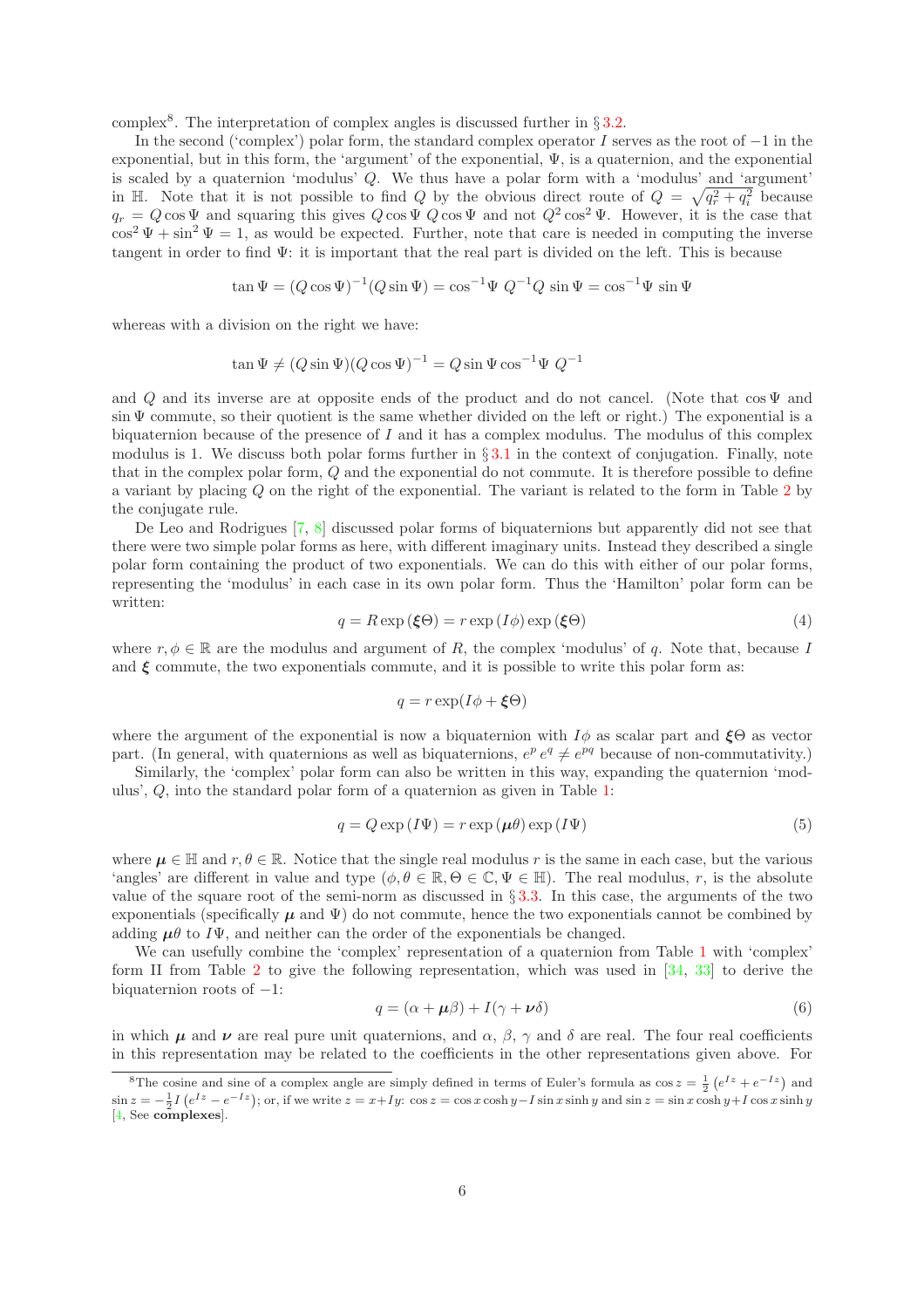example:  $\alpha + I\gamma = A = W$ . The correspondence between  $\xi$ , and  $\mu$  and  $\nu$  is not so simple. Equating the vector part of equation [6](#page-5-0) with the vector part of 'complex' form I, we get:

$$
\mu\beta + I\nu\delta = \xi B = \xi\sqrt{X^2 + Y^2 + Z^2}
$$

and we can see that dividing  $\mu \beta + I \nu \delta$  by its (complex) modulus B, will yield  $\xi$  provided that B does not vanish, as discussed in § [3.5.2](#page-14-1).

We may relate each of the terms in equation [6](#page-5-0) to a concept from geometric algebra  $[24, 40]$  $[24, 40]$ , as shown in Table [3](#page-6-0) with equivalent definitions based on various representations from Table [2.](#page-4-0)

| Geometric algebra concept        | Term in equation 6 | Terms from Table 2                                                       |  |  |
|----------------------------------|--------------------|--------------------------------------------------------------------------|--|--|
| $Scalar - undirected quantity$   | $\alpha$           | $\Re(W) = \Re(A) = S(q_r) = w_r$                                         |  |  |
| $Bivector$ – directed area       | $\mu\beta$         | $\Re(\xi B) = \Re(\mathbf{V}(q)) = \mathbf{V}(q_r)$                      |  |  |
| $Vector - directed magnitude$    | $I\nu\delta$       | $I\mathfrak{F}(\xi B) = I\mathfrak{F}(\mathbf{V}(q)) = I\mathbf{V}(q_i)$ |  |  |
| Pseudoscalar – undirected volume | $\sim$             | $I\mathfrak{V}(W) = I\mathfrak{V}(A) = IS(q_i) = Iw_i$                   |  |  |

<span id="page-6-0"></span>Table 3: Correspondence between geometric algebra concepts and biquaternion components.

These equivalences are given by Ward  $[45, \S 3.2, p 112]$  and they are discussed in more detail in  $\S 3.6$ . Note carefully that geometric vectors are represented by imaginary pure quaternions, and that real pure quaternions are bivectors. This is because the product of two perpendicular vectors must yield a bivector. The product of two bivectors gives a bivector (and a scalar, unless the bivectors are perpendicular).

The representation in equation [6](#page-5-0) was used in [\[34,](#page-18-9) [33\]](#page-18-10) to derive the solutions of the equation  $q^2 = -1$ (that is the biquaternion roots of  $-1$ ) when q is a biquaternion, and it was shown that the solutions required  $\alpha = \gamma = 0$ ,  $\mu \perp \nu$ , and  $\beta^2 - \delta^2 = 1$ . Clearly any of the other representations given in this section would not permit this result to be expressed so clearly, nor to be easily derived. We return to this result in Theorem [2.](#page-12-0)

The biquaternion algebra B is not a division algebra because non-zero biquaternions exist that lack a multiplicative inverse. The set of such biquaternions is known as the divisors of zero [\[35,](#page-18-0) [36\]](#page-18-1) and is defined in § [3.5.](#page-13-0)

## <span id="page-6-1"></span>3.1 Conjugates

The conjugate of a biquaternion may be defined exactly as for a quaternion by negating the vector part. Thus we have

$$
\overline{q} = W - X\mathbf{i} - Y\mathbf{j} - Z\mathbf{k} = S(q) - V(q) = \overline{q_r} + I\overline{q_i}
$$
\n(7)

We call this the 'Hamiltonian' or *quaternion conjugate*, in agreement with Synge [\[43,](#page-19-0) Equation 3.4, p 8]. The conjugate rule  $\overline{q} \overline{p} = \overline{p} \overline{q}$  and its generalization to more than two quaternions applies equally to biquaternions. Similarly, a biquaternion commutes with its quaternion conjugate, and the product of the two is the semi-norm, as discussed in  $\S 3.3$ .

However, there is another possible conjugate – that obtained by taking the complex conjugate of the complex components of the quaternion. We denote this complex conjugate by a superscript star, which is a common convention with complex numbers. Thus the *complex conjugate* is given by:

<span id="page-6-2"></span>
$$
q^* = W^* + X^* \mathbf{i} + Y^* \mathbf{j} + Z^* \mathbf{k} = \mathbf{S}(q)^* + \mathbf{V}(q)^* = q_r - Iq_i
$$
\n<sup>(8)</sup>

Our definition in equation [8](#page-6-2) agrees with that of Synge [\[43,](#page-19-0) p8, equation 3.4] and appears to be the obvious way to define the complex conjugate, but it differs from that of Ward [\[45\]](#page-19-1) who defines a complex conjugate which is a quaternion conjugate with complex conjugate components. There is no way to define the complex conjugate in terms of additions and multiplications as can be done with the quaternion conjugate — if a means existed, it would also apply to complex numbers because a degenerate biquaternion of the form  $\alpha + I\gamma$  with  $\alpha, \gamma \in \mathbb{R}$ , is isomorphic to a complex number. Instead the complex conjugate must be seen as a fundamental operation. Note very carefully that a biquaternion does not commute with its complex conjugate, a surprising result that we examine in Proposition [1](#page-7-0) below.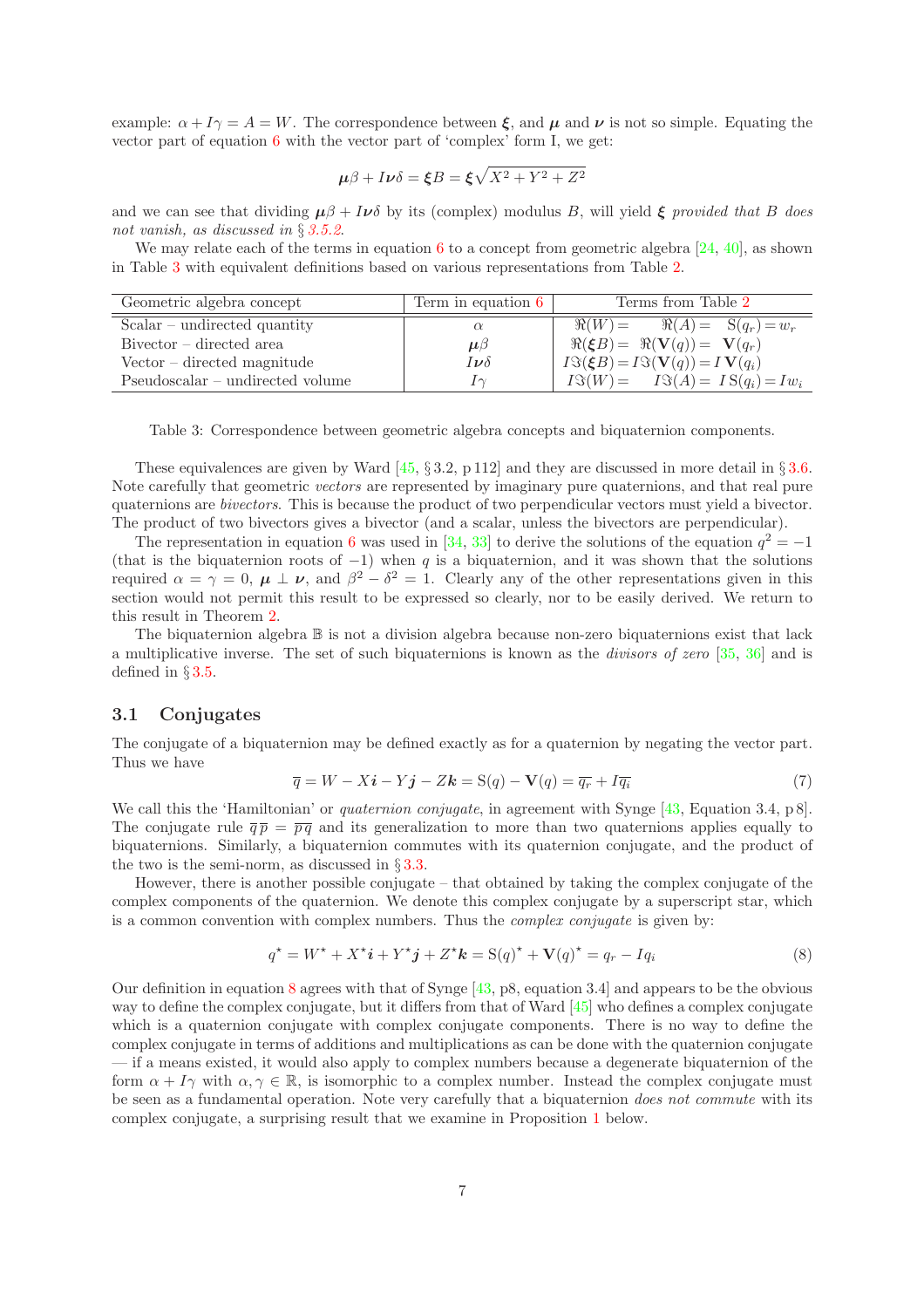Of course, we can apply both conjugates  $[45]$  (we call this a *total* conjugate, but the term *biconjugate* has also been suggested in [\[12\]](#page-17-15), and we consider it apposite). It is not difficult to show the following results:

$$
\overline{q^\star} = \overline{q}^\star
$$

$$
(pq)^\star = p^\star q^\star
$$

In terms of the various representations above, the total or biconjugate is:

<span id="page-7-1"></span>
$$
\overline{q^*} = w_r - x_r \mathbf{i} - y_r \mathbf{j} - z_r \mathbf{k} - I(w_i - x_i \mathbf{i} - y_i \mathbf{j} - z_i \mathbf{k}) = \overline{q_r} - I \overline{q_i} = S(q)^* - V(q)^*
$$
(9)

However, the ramifications of non-commutativity are deep, as shown by the following Proposition.

<span id="page-7-0"></span>Proposition 1. A biquaternion does not, in general, commute with its complex conjugate: reversing the order of the product yields a complex conjugate result.

*Proof.* Represent an arbitary biquaternion in complex form I, as given in Table [2:](#page-4-0)  $q = q_r + Iq_i$ . Then the two products of q with its complex conjugate  $q^*$  are:

$$
q q^* = (q_r + Iq_i) (q_r - Iq_i) = q_r^2 + q_i^2 + I(q_iq_r - q_rq_i)
$$
  

$$
q^* q = (q_r - Iq_i) (q_r + Iq_i) = q_r^2 + q_i^2 - I(q_iq_r - q_rq_i)
$$

The results are a complex conjugate pair, and therefore differ.

Note that important exceptions to Proposition [1](#page-7-0) are:

- Quaternions, that is biquaternions with  $q_i = 0$  (trivial).
- Imaginary biquaternions, with  $q_r = 0$ . In this case the product is  $q_i^2$ , regardless of order.
- Biquaternions with real and imaginary parts that commute (co-planar, with a common axis). In this case the imaginary part of the product vanishes and the result is  $q_r^2 + q_i^2$ , regardless of order.

The Hamilton and complex conjugates correspond to negation of the argument of the exponential in the two polar forms in Table [2.](#page-4-0) In the 'Hamilton' polar form, negating the argument of the exponential negates the sine term, which corresponds to the vector part of  $q$ , and thus yields the classical Hamilton conjugate. In the 'complex' polar form, negating the argument of the exponential again negates the sine term, but in this case the sine term corresponds to the imaginary part of the quaternion, and thus it is the complex conjugate that is obtained. A third possibility would be a polar form that would correspond (in the sense just outlined) to the total conjugate. However, this would require the sine term to represent all the components in equation [9](#page-7-1) except  $w_r$ , which would be represented in the cosine term. This appears improbable.

The three types of conjugate allow us to construct formulae for extracting the geometric components of a biquaternion, as defined in Table [3.](#page-6-0) The formulae in Table [4](#page-8-1) are obtained by substitution from four formulae for the scalar/vector and real/imaginary parts of a quaternion based on sums and differences of the Hamilton or complex conjugates. Unlike the formulae in equation [2](#page-2-0) however, which are based on involutions, and therefore require multiplication and addition only, these formulae contain complex conjugates, which are primitive operations that cannot be expressed in terms of multiplications and additions. Similarly, and fairly trivially, by combining the formulae in equation [2](#page-2-0) with formulae based on sums and differences of complex conjugates, one can obtain formulae for extracting any of the eight real components of a biquaternion<sup>9</sup>. For example, that for the real part of the scalar part is  $w_r =$  $\frac{1}{8}(q + q^* - iqi - iq^*i - jqj - jq^*j - kqk - kq^*k).$ 

 $\Box$ 

<sup>9</sup>The utility of such formulae is not in numeric computation, where explicit access to the components is a much better approach, but in algebraic manipulation, where the formulae may allow an algebraic solution to an otherwise seemingly difficult derivation.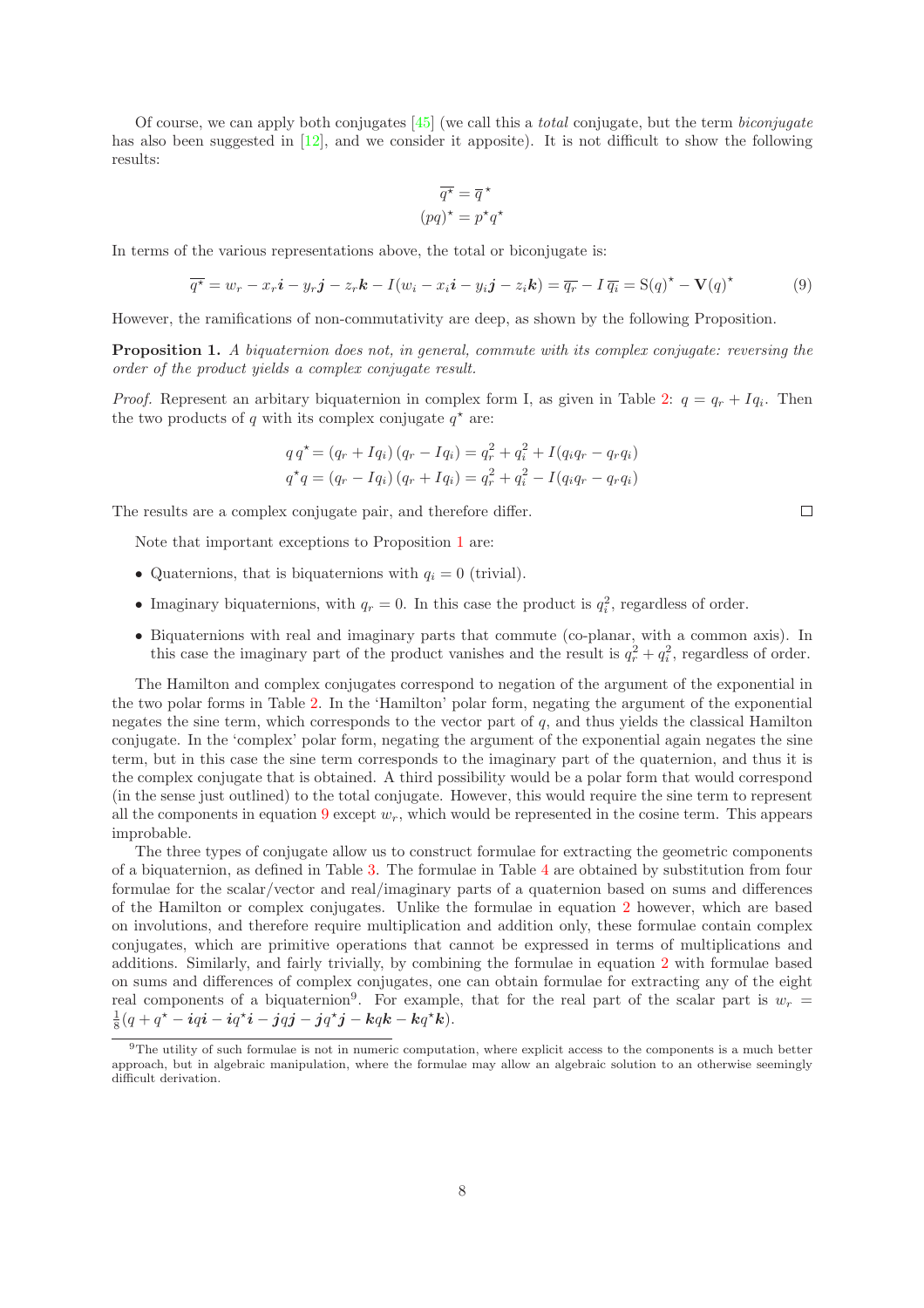| Scalar       | $\Re(S(q))$  | $\frac{1}{4}(q+\overline{q}+q^{\star}+\overline{q}^{\star})$ |
|--------------|--------------|--------------------------------------------------------------|
| Bivector     | $\Re(V(q))$  | $rac{1}{4}(q-\overline{q}+q^{\star}-\overline{q}^{\star})$   |
| Vector       | $\Im(V(q))I$ | $rac{1}{4}(q-\overline{q}-q^{\star}+\overline{q}^{\star})$   |
| Pseudoscalar | $\Im(S(q))I$ | $rac{1}{4}(q+\overline{q}-q^{\star}-\overline{q}^{\star})$   |

<span id="page-8-1"></span>Table 4: Formulae for the geometric components of a biquaternion. (See also Table [3.](#page-6-0))

### <span id="page-8-0"></span>3.2 Inner Product

The definition of the inner product in the classic quaternion case was given by Porteous [\[32,](#page-18-12) Prop. 10.8, p 177] and we take this as the basis for defining the inner product of two biquaternions, since it is consistent with the quaternion case, and also yields the semi-norm (see the next section) in the case of the inner product of a biquaternion with itself. The same formula is given by Synge  $[43,$  Equation 3.8, p 9] in the context of a discussion of basic properties of biquaternions. Ward, in his discussion of biquaternions and the Minkowski metric [\[45,](#page-19-1) § 3.3, p114], utilises the same definition, but he also discusses other definitions of the inner product (see [\[45,](#page-19-1) § 3.2, p109]). The definitions of Porteous and Synge are:

<span id="page-8-2"></span>
$$
\langle p, q \rangle = \frac{1}{2} \left( \overline{p} q + \overline{q} p \right) = \frac{1}{2} \left( p \overline{q} + q \overline{p} \right)
$$
 (10)

where the overbar represents a (Hamilton or quaternion) conjugate. The result of this expression will have zero vector part (since the vector parts of the two terms inside the parentheses cancel). In general, the scalar part of the result, and therefore the inner product, will be complex. The inner product may also be defined in terms of a simple elementwise product of the two quaternions, as can be seen by expanding out equation [10.](#page-8-2) If we let  $p = W_p + X_p i + Y_p j + Z_p k$  and  $q = W_q + X_q i + Y_q j + Z_q k$ , then

$$
\langle p, q \rangle = W_p W_q + X_p X_q + Y_p Y_q + Z_p Z_q
$$

which is, of course, complex. (The result will be equal to the scalar part of the quaternion with zero vector part resulting from equation [10.](#page-8-2))

As already discussed in  $\S$ [3,](#page-3-0) the use of the term *inner product* here does not imply that all the usual properties of an inner product will be satisfied. Ward  $[45, §3.3, p 115]$  states the following properties that are satisfied by the inner product defined in equation [10,](#page-8-2) and these are easily verified:

$$
\langle p, q \rangle = \langle q, p \rangle, \n\langle p, q + r \rangle = \langle p, q \rangle + \langle p, r \rangle, \n\alpha \langle p, q \rangle = \langle \alpha p, q \rangle = \langle p, \alpha q \rangle, \n\alpha \in \mathbb{C}
$$

Conventionally, but not always [\[31,](#page-18-13) See: Scalar product], the inner product is *positive definite*, that is greater than or equal to zero, or non-negative, which cannot apply to a complex-valued inner product.

Classically, the inner product of two vectors is given by  $|v_1| |v_2| \cos \theta$  where  $\theta$  is the angle between the two vectors. If extended to quaternions, it is not difficult to see that the angle is that between the two quaternions in 4-space, in the common plane defined by the two quaternions. When we extend this concept to biquaternions, the angle between them, and their moduli, must be complex, in general, so the geometric interpretation of the inner product is slightly more difficult. In the quaternion case, orthogonality arises from the angle between the two quaternions (having a vanishing cosine), but in the biquaternion case there is the additional possibility that one or both moduli are zero, resulting in a vanishing inner product. Expressing the inner product of two biquaternions in terms of inner products of the real and imaginary parts makes it possible to understand what the inner product represents geometrically. Representing p as follows:  $p = p_r + Ip_i$  and similarly for q, the inner product may be expanded as:

$$
\langle p, q \rangle = \langle p_r, q_r \rangle - \langle p_i, q_i \rangle + I(\langle p_r, q_i \rangle + \langle p_i, q_r \rangle)
$$

Certain special cases are apparent after careful inspection: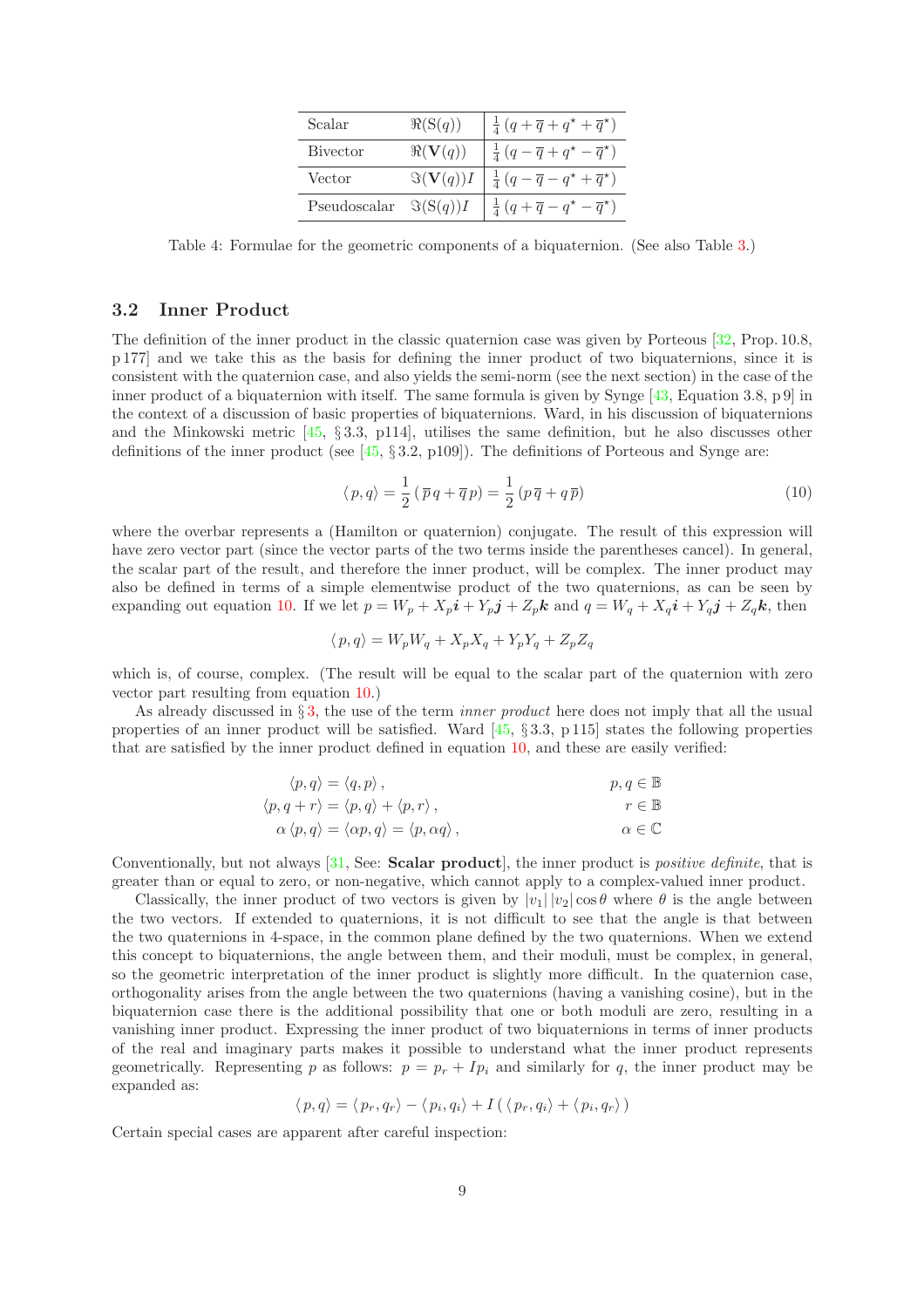- $\langle p, q \rangle = 0$  indicates that the two biquaternions are orthogonal or 'perpendicular', and it requires the real and imaginary parts of the inner product to vanish separately. The detailed conditions required for this are many, since the four inner product components (two real, two imaginary) may have positive or negative real values and can cancel in several ways. We list here four different ways in which the scalar product can vanish:
	- The strongest constraint is when all four real and imaginary parts of the two biquaternions are mutually orthogonal. A simple example is  $p = 1+I\mathbf{i}$  and  $q = \mathbf{j}+I\mathbf{k}$ , but it is easy to construct a more general example starting from a random quaternion. Let  $p_1$  be a randomly chosen (pure or full) quaternion. Then let  $p_2 = p_1 i$ ,  $p_3 = p_1 i$  and  $p_4 = p_1 k$ . The four quaternions thus constructed have the same four numeric components permuted with sign changes in such a way that any two will have a vanishing inner product<sup>10</sup>. Two biquaternions  $p = p_1 + Ip_2$ and  $q = p_3 + Ip_4$  (or any other permutation) will have  $\langle p, q \rangle = 0$ . This pair of biquaternions will be found to be divisors of zero (see  $\S 3.5$ ), but scaling the real and imaginary parts with different scale factors will result in biquaternions that are not divisors of zero, but are still orthogonal (orthogonality not being dependent on norm). Choosing the initial random value to be pure does not result in the pair of biquaternions being pure, because of permutation of the components.

#### Weaker constraint I

- 1. The real parts of the two biquaternions are orthogonal, and the imaginary parts of the two biquaternions are orthogonal, hence the real part of the scalar product vanishes because it is the difference of two vanishing scalar products.
- 2. The real part of each biquaternion is not orthogonal to the imaginary part of the other. However, the scalar products of the real part of one biquaternion with the imaginary part of the other have the same values, but opposite signs. This means the imaginary part of the scalar product of the two biquaternions vanishes by cancellation.

A pair of biquaternions satisfying this constraint can be constructed from an arbitrary biquaternion p, by choosing  $q = p \, \mathbf{i}$  (and two others also orthogonal to the first may be constructed by choosing  $q = pj$  or  $q = pk$ <sup>11</sup>.

#### Weaker constraint II

- 1. The real parts of the two biquaternions are not orthogonal, and neither are the imaginary parts, but the scalar product of the two real parts has the same value and sign as the scalar product of the two imaginary parts. This means the real part of the scalar product of the two biquaternions vanishes by cancellation.
- 2. The real part of each biquaternion is orthogonal to the imaginary part of the other, hence the imaginary part of the scalar product of the two biquaternions vanishes because it is the sum of two vanishing scalar products.

A pair of biquaternions satisfying this constraint can be constructed from an arbitrary biquaternion p, by choosing  $q = p I i$  (and ditto, mutatis mutandis.).

- The weakest constraint is when none of the real and imaginary parts of the two biquaternions are orthogonal, but the real and imaginary parts of the scalar product of the two biquaternions vanish by cancellation. A pair of biquaternions satisfying this constraint can be constructed from an arbitrary biquaternion p, by choosing  $q = p(i + Ij)$  or similar. Note that this results in q being a divisor of zero (see § [3.5\)](#page-13-0) because  $(i + Ij)$  is a divisor of zero.
- $\langle p, q \rangle$  is real, that is with zero imaginary part. There is a trivial case: the two biquaternions may be imaginary with zero real parts. Otherwise, the imaginary part of the inner product can vanish in two ways, as in the weaker cases above of  $\langle p, q \rangle = 0$ : either the imaginary part vanishes by cancellation, or it vanishes because the real part of each biquaternion is orthogonal to the imaginary part of the other. It is easy to construct a biquaternion to satisfy the second condition using the technique outlined above for the strongest constraint: construct two pairs of orthogonal quaternions, and then construct two biquaternions using the components of these pairs.

<sup>&</sup>lt;sup>10</sup>Three other permutations can be obtained by multiplication on the right, or by division on either side by *i*, *i* and *k*. <sup>11</sup>As in the stronger case, it is also possible to multiply by  $i$  on the left, *etc*.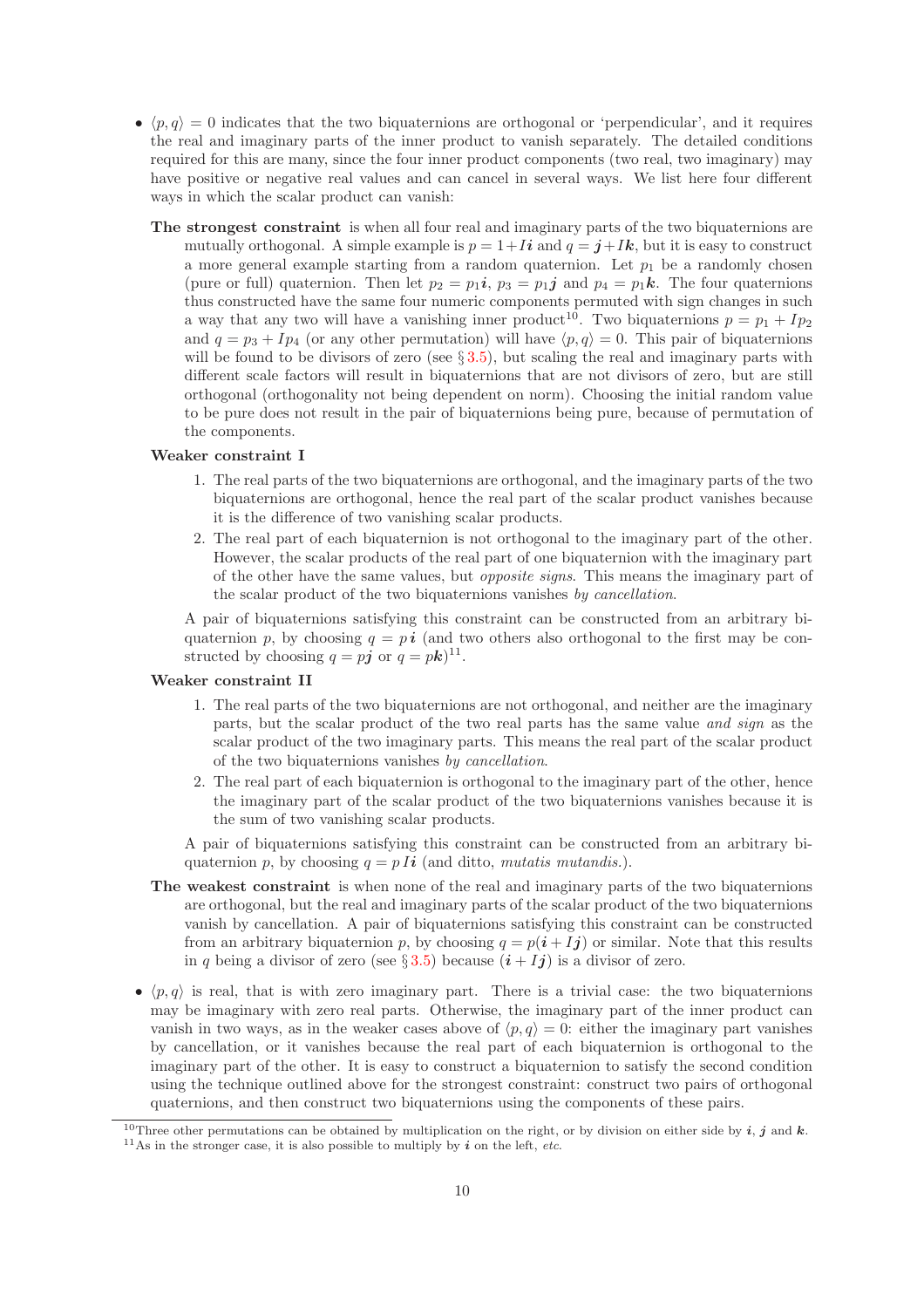•  $\langle p, q \rangle$  is imaginary, that is with zero real part. The conditions required for this are very similar to the previous case, with the appropriate changes. A trivial case is where one biquaternion is real and the other is imaginary.

Clearly, from the above analysis, orthogonality of biquaternions is not as simple as orthogonality of real quaternions where a geometrical interpretation in terms of a plane and a real angle is straightforward. In the biquaternion case, interpreting the inner product  $\langle p, q \rangle$  as  $|p| |q| \cos \Theta$ , where the two moduli and the angle are complex, is not at all obvious. This remains a topic for further work.

#### <span id="page-10-0"></span>3.3 Semi-norm

It is possible to define more than one norm for the biquaternions (see for example [\[45,](#page-19-1) §§ 3.2 and 3.3]). In this section we consider the generalization of the quaternion norm  $||q|| = w^2 + x^2 + y^2 + z^2$ ,  $||q|| \in \mathbb{R}$  to the biquaternion case by allowing the four Cartesian components to become complex. Conventionally a norm is real and positive definite, that is non-negative, but in the case of biquaternions, this convention must be relaxed because the norm has a complex value. Additionally, the existence of divisors of zero (see § [3.5\)](#page-13-0) means that a non-zero biquaternion can have a vanishing norm. For this reason, we use the term *semi-norm*. A semi-norm is a generalization of the concept of a norm, with no requirement that the norm be zero only at the origin (of a vector space) [\[3,](#page-16-3) See: semi-norm]. As with our use of the term *inner product* in  $\S 3.2$  $\S 3.2$  for a complex-valued generalization of the inner product, we are here extending the term semi-norm to a complex-valued quantity analogous to a norm, with the additional property of vanishing in the case of divisors of zero. We also use the term modulus for the square root of the semi-norm – it is also of course complex, in general.

The semi-norm can be real and negative in special cases, as well as purely imaginary. The semi-norm can be defined in terms of the inner product of a biquaternion with itself, that is  $||q|| = \langle q, q \rangle$  or directly in terms of the four complex components:  $||q|| = |q|^2 = W^2 + X^2 + Y^2 + Z^2$ . Although the semi-norm is complex-valued the result given by Coxeter for quaternions [\[6,](#page-17-5) § 2] still holds:  $||q|| = |q|^2 = q\overline{q} = \overline{q}q$ . This is, of course, a special case of the formula for the inner product, in this case of  $q$  with itself (equation [10\)](#page-8-2).

<span id="page-10-1"></span>**Lemma 1.** [\[35,](#page-18-0) [36,](#page-18-1) Lemma 1] Let  $q = q_r + Iq_i$  be a non-zero biquaternion with real part  $q_r \in \mathbb{H}$  and imaginary part  $q_i \in \mathbb{H}$ . The real part of  $||q||$  is equal to the difference between the norms of  $q_r$  and  $q_i$ , and the imaginary part of  $||q||$  is equal to twice the inner product of  $q_r$  and  $q_i$ .

*Proof.* We express the semi-norm of q as the product of q with its quaternion conjugate:  $||q|| = q\overline{q}$ . Writing this explicitly:

$$
||q|| = (q_r + Iq_i)\overline{(q_r + Iq_i)} = (q_r + Iq_i)(\overline{q_r} + I\overline{q_i})
$$

and multiplying out we get:

$$
||q|| = q_r \overline{q_r} - q_i \overline{q_i} + I(q_r \overline{q_i} + q_i \overline{q_r})
$$

The real part of  $||q||$  can be recognised as  $||q_r|| - ||q_i||$  from Coxeter's result [\[6,](#page-17-5) § 2]. The imaginary part of  $||q||$  is twice the inner product of  $q_r$  and  $q_i$  as given by Porteous [\[32,](#page-18-12) Prop. 10.8, p 177] and equation 10. [10.](#page-8-2)

There are some special cases of the result given in Lemma [1:](#page-10-1)

- biquaternions with perpendicular real and imaginary parts have a real semi-norm (because the imaginary part vanishes), but the semi-norm may be negative if the norm of the imaginary part exceeds the norm of the real part;
- biquaternions with real and imaginary parts with equal norms have an imaginary semi-norm (because the real part vanishes).
- imaginary biquaternions (with  $q_r = 0$ ) have a negative real semi-norm, and therefore an imaginary modulus.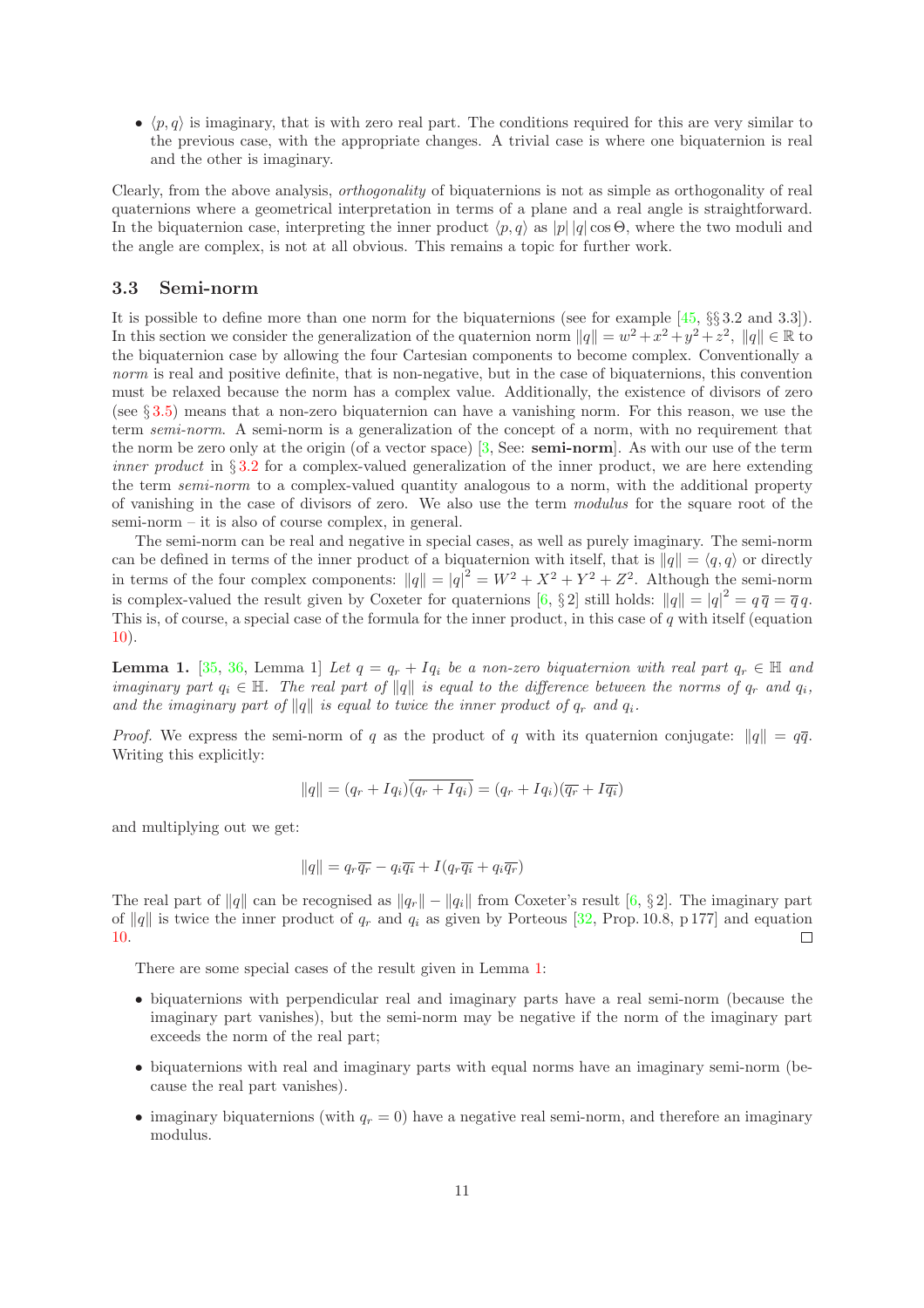• biquaternions with perpendicular real and imaginary parts with equal norms have a vanishing semi-norm. This important special case is covered in more detail in § [3.5.](#page-13-0)

The semi-norm is invariant under quaternion conjugation, that is  $\|q\| = \|\overline{q}\|$ , but not under complex conjugation:  $||p|| = ||p^*||^*$ . This can be seen easily from Lemma [1,](#page-10-1) since quaternion conjugation does not affect the norms of the real and imaginary parts, nor their inner product. However, although complex conjugation does not alter the norms of the real and imaginary parts, it does negate their inner product and therefore negates the imaginary part of the semi-norm.

The semi-norm as defined here (and by Ward  $[45, §3.3, p 115]$ ) obeys the 'rule of the norms'<sup>12</sup> so that for any two biquaternions, the semi-norm of their product equals the product of their semi-norms:  $\|pq\| = \|p\| \|q\|$ . This is true even in the case where one or both of p and q is a divisor of zero, with vanishing semi-norm, as discussed in § [3.5](#page-13-0) (but the result will be zero, computed as the semi-norm of the product, or the product of the semi-norms). Hence  $\mathbb B$  is a normed algebra using the definition of the semi-norm used in this section. The non-zero biquaternions that have zero semi-norm (the divisors of zero) lack a multiplicative inverse.

A norm is usually required to satisfy the following three properties  $[3, \text{See} : \text{norm}]$  (caution<sup>13</sup>):

<span id="page-11-0"></span>
$$
||-x|| = ||x||||\lambda x|| = |\lambda| ||q||
$$
 (11)  

$$
||x + y|| \le ||x|| + ||y||
$$
 (Triangle inequality)

The first of these properties is easily seen to be satisfied for all  $q \in \mathbb{B}$  because negating a complex number does not change its square, and therefore does not alter the sum of the squares of the four components of a biquaternion, nor the square root of the sum of the squares. The second property requires rather more careful analysis, but when the notation is correctly interpreted, it can be seen to be satisfied by the square root of the semi-norm of a biquaternion. The quantity  $\lambda$  is usually taken to be a scalar, that is in the biquaternion context, a complex number. If we write the expression explicitly in biquaternion terms, using the Cartesian form, we have:  $|\lambda q| = \sqrt{(\lambda W)^2 + (\lambda X)^2 + (\lambda Y)^2 + (\lambda Z)^2} = \sqrt{\lambda^2} |q|$ . Taking the square root of the square of a scalar quantity conventionally yields the positive square root, or absolute value. In the case of a complex  $\lambda$ , taking the square root of the square yields a result in the right half-plane, rather than the absolute value. Thus to decide whether the biquaternion semi-norm satisfies the property as conventionally stated requires some deeper understanding of the reason for the property. The triangle inequality, as has already been noted in  $\S 3$  $\S 3$  is not applicable to the biquaternion semi-norm, because ordering is not defined for complex numbers.

Finally we note that it is possible to define a real norm and modulus for the biquaternions. Gürlebeck and Sprössig [\[13,](#page-17-16) Lemma 1.30] state that there is a unique real norm satisfying  $||pq|| = ||p|| ||q||$  and  $\|\mu\sigma_0\| = |\mu|, \mu \in \mathbb{R}$  where  $\sigma_0$  is a basis element (Pauli matrix). This norm is simply the absolute value of the square root of the semi-norm, in other words, r in equations [4](#page-5-1) and [5,](#page-5-2) or  $|Q|$  in Table [2.](#page-4-0)

## <span id="page-11-1"></span>3.4 Roots of  $-1$

This section draws on and builds on results first presented by Sangwine in [\[33,](#page-18-10) [34\]](#page-18-9). These results have been generalized to Clifford algebras by Hitzer and Ab lamovicz  $[25, 26]$  $[25, 26]$  where the concept is aptly referred to as *geometric roots* of  $-1$ .

Biquaternion roots of -1 appear as  $\xi$  in Table [2,](#page-4-0) in the 'complex' and 'Hamilton polar' forms.

Theorem 1. Any non-zero quaternion or biquaternion with a non-vanishing modulus, divided by its modulus has a unit real norm.

*Proof.* Let q be an arbitrary quaternion or biquaternion and let  $p = q/|q|$ . For any quaternion or biquaternion x we have  $||x|| = x\overline{x}$  and  $|x| = \sqrt{||x||}$ . Therefore  $p = q/\sqrt{q\overline{q}}$  and we can write the norm of

<sup>&</sup>lt;sup>12</sup>The 'rule of the norms' holds also for the modulus (the square root of the norm), which is what the term 'norm' refers to in many sources in the literature.

 $13$ The properties given in equation [11](#page-11-0) are stated using the notation used in the cited reference which does not conform to the usage elsewhere in this paper. In particular,  $||x||$  in equation [11](#page-11-0) means what we call the modulus or square root of the norm in this paper.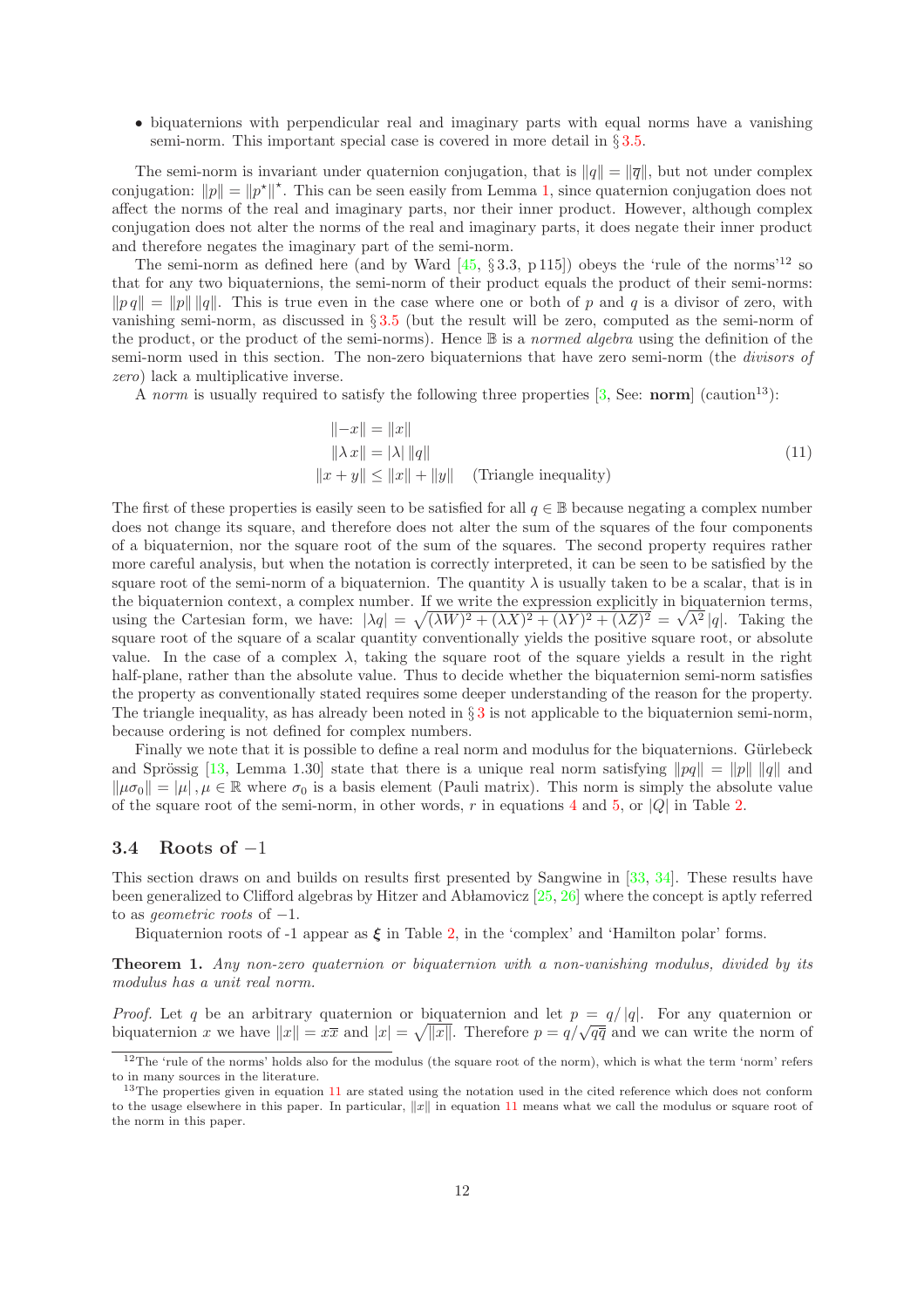p as:

$$
||p|| = p\overline{p} = \frac{q}{\sqrt{q\,\overline{q}}} \overline{\left(\frac{q}{\sqrt{q\,\overline{q}}}\right)}
$$

Since  $\sqrt{q\bar{q}}$  is complex, it is unaffected by the quaternion conjugate and we can simplify this to:

<span id="page-12-1"></span>
$$
= \frac{q}{\sqrt{q\,\overline{q}}}\frac{\overline{q}}{\sqrt{q\,\overline{q}}} = \frac{q\,\overline{q}}{q\,\overline{q}} = 1
$$

<span id="page-12-0"></span>Theorem 2. Any pure quaternion or biquaternion with a non-vanishing modulus, divided by its modulus, is a root of  $-1$ .

*Proof.* Let q be an arbitrary quaternion or biquaternion with  $|q| \neq 0$ . Then  $(q/|q|)^2 = q^2/q\overline{q} = q/\overline{q}$ . If we restrict q to have zero scalar part, the conjugate reduces to negation and we have  $(q/|q|)^2 = q/ - q =$ −1.

Theorem [2](#page-12-0) is simply a restatement of the well-known fact that unit pure quaternions are roots of −1 [\[17,](#page-17-1) § 167, p179], but in the case of biquaternions, the ramifications of the result are not so obvious. Theorem [2](#page-12-0) is also easily demonstrated using the Cartesian form:

$$
\left(\frac{Xi + Y\mathbf{j} + Z\mathbf{k}}{\sqrt{X^2 + Y^2 + Z^2}}\right)^2 = \frac{-X^2 + XY(i\mathbf{j} + \mathbf{j} + XZ(i\mathbf{k} + \mathbf{k}\mathbf{i}) - Y^2 + YZ(j\mathbf{k} + \mathbf{k}\mathbf{j}) - Z^2}{X^2 + Y^2 + Z^2}
$$

$$
= \frac{-\left(X^2 + Y^2 + Z^2\right)}{X^2 + Y^2 + Z^2} = -1 \tag{12}
$$

It was shown in [\[34,](#page-18-9) Theorem 2.1]<sup>14</sup> that any pure biquaternion  $\xi$  satisfying the constraints  $\Re(\xi) \perp$  $\Im(\xi)$  and  $\|\Re(\xi)\| - \|\Im(\xi)\| = 1$  is a root of  $-1$  and that no other biquaternions are roots of  $-1$ . It follows therefore that dividing an arbitrary pure biquaternion by its (complex) modulus produces a result that satisfies the constraints stated. Since these constraints are by no means obvious from equation [12,](#page-12-1) it is interesting to verify them directly. To verify the constraints stated, we take an arbitrary pure biquaternion  $p$ , divide it by its (complex) modulus and show that the result satisfies the constraints stated. Dividing p by its modulus gives a root of  $-1$ :  $\xi = p/|p|$ . We have to show that the real and imaginary parts of  $\xi$  are orthogonal, that is  $\langle \Re(\xi), \Im(\xi) \rangle = 0$ , and also that the difference between the norms of the real and imaginary parts of  $\xi$  is 1. We can express the real and imaginary parts of  $\xi$  as follows, by taking the sum and difference of  $\xi$  with its complex conjugate:

$$
\Re(\xi) = \frac{1}{2}(\xi + \xi^{\star}), \qquad \Im(\xi) = \frac{1}{2I}(\xi - \xi^{\star})
$$

The inner product of two quaternions is given by equation [10,](#page-8-2) but since we are dealing with pure quaternions, the conjugates reduce to negation, and the inner product simplifies to:

<span id="page-12-2"></span>
$$
\langle u, v \rangle = -\frac{1}{2} \left( uv + vu \right) \tag{13}
$$

Substituting the results above for the real and imaginary parts of  $\xi$ , we obtain the following:

$$
\langle \Re(\xi), \Im(\xi) \rangle = -\frac{1}{2} \left[ \frac{1}{2} \left( \xi + \xi^* \right) \frac{1}{2I} \left( \xi - \xi^* \right) + \frac{1}{2I} \left( \xi - \xi^* \right) \frac{1}{2} \left( \xi + \xi^* \right) \right]
$$
  
=  $-\frac{1}{8I} \left[ \left( \xi + \xi^* \right) \left( \xi - \xi^* \right) + \left( \xi - \xi^* \right) \left( \xi + \xi^* \right) \right]$   
=  $-\frac{1}{8I} \left[ \xi^2 + \xi^* \xi - \xi^{*2} - \xi \xi^* + \xi^2 - \xi^* \xi - \xi^{*2} + \xi \xi^* \right] = -\frac{1}{4I} \left[ \xi^2 - \xi^{*2} \right]$ 

 $14$ Also in [\[33,](#page-18-10) Theorem 1].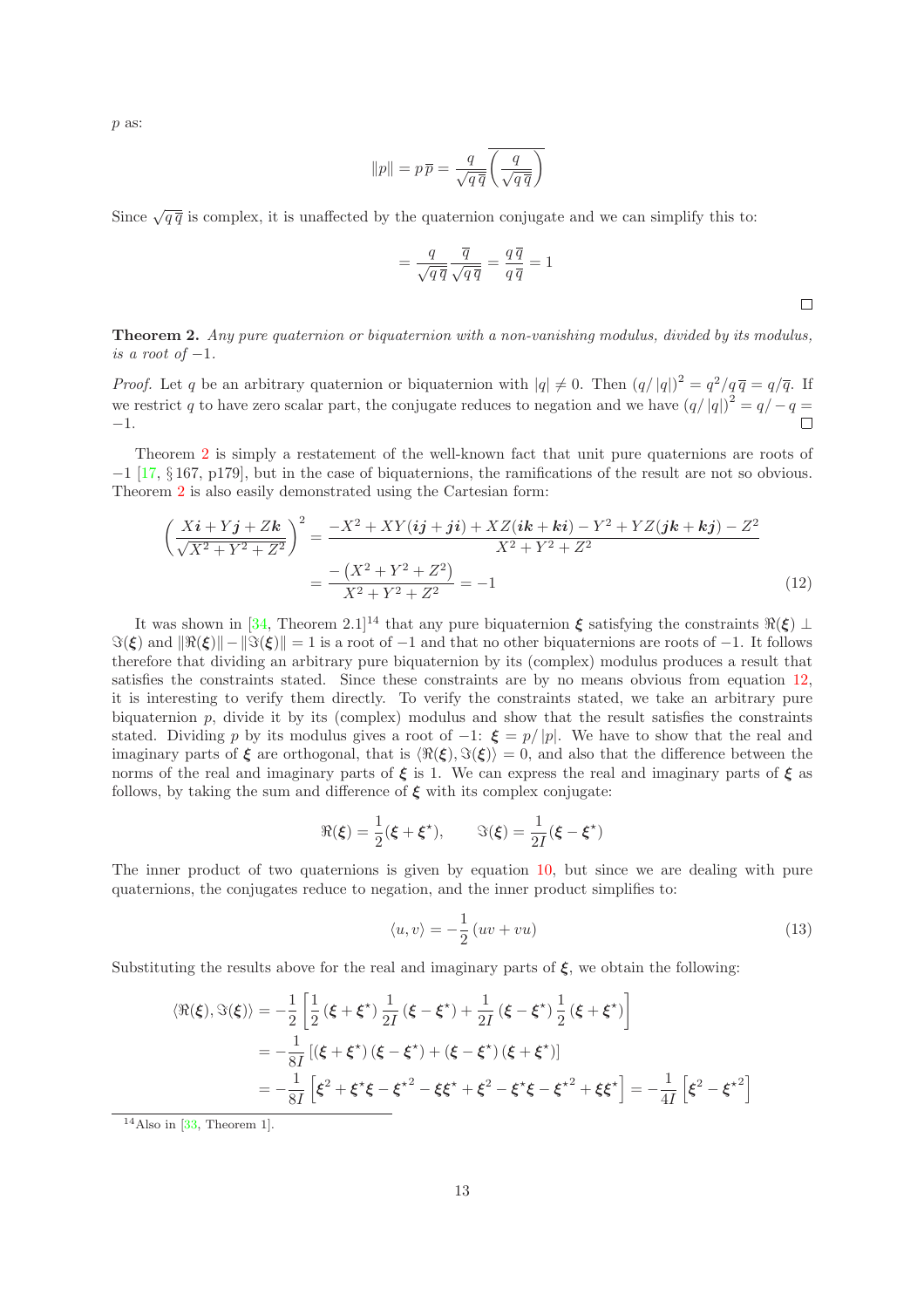Since  $\xi$  is a root of −1 by Theorem [2,](#page-12-0) its complex conjugate must also be a root of minus one<sup>15</sup>, thus  $\xi^2 = \xi^{2} = -1$  and therefore  $\langle \Re(\xi), \Im(\xi) \rangle = 0$  as expected.

To show that the real and imaginary parts of  $\xi$  have norms differing by 1, we can use a similar approach. Starting with the fact that the norm is the inner product of a quaternion with itself, as stated in § [3.3,](#page-10-0) the formula in equation [13](#page-12-2) simplifies to  $||u|| = -u^2$  when u is pure and  $v = u$ . Thus the difference between the norms of the real and imaginary parts of  $\xi$  is given by:

$$
\|\Re(\xi)\| - \|\Im(\xi)\| = -\Re(\xi)^2 + \Im(\xi)^2 = -\left[\frac{1}{2}(\xi + \xi^*)\right]^2 + \left[\frac{1}{2I}(\xi - \xi^*)\right]^2
$$
  
=  $-\frac{1}{4}\left[\xi^2 + \xi^{*2} + \xi\xi^* + \xi^*\xi\right] - \frac{1}{4}\left[\xi^2 + \xi^{*2} - \xi\xi^* - \xi^*\xi\right]$   
=  $-\frac{1}{2}\left[\xi^2 + \xi^{*2}\right]$ 

which is 1 because  $\xi$  and its conjugate are roots of  $-1$ .

## <span id="page-13-0"></span>3.5 Divisors of zero

It is possible for the semi-norm,  $||q||$ , of a biquaternion to be zero, even though  $q \neq 0$ . In modern terminology, the biquaternions with vanishing semi-norm are better known as divisors of zero. The 'rule of the norms' given in § [3.3](#page-10-0) shows that multiplying an arbitrary biquaternion by a divisor of zero (with vanishing semi-norm) yields a result which is also a divisor of zero (with vanishing semi-norm).

The conditions for the semi-norm to vanish were discovered by Hamilton [\[17,](#page-17-1) Lecture VII, § 672,  $p669|^{16}$  — if we represent a non-zero biquaternion in the form:  $q = q_r + Iq_i$  then its norm is zero iff  $\|q_r\| = \|q_i\|$  and  $\langle q_r, q_i \rangle = 0$ , that is, the real and imaginary parts must have equal norms and be perpendicular in 4-space. This result follows easily from Lemma [1](#page-10-1) in § [3.3.](#page-10-0) The conditions stated are equivalent to the condition  $W^2 + X^2 + Y^2 + Z^2 = 0$ , which can be expanded into a pair of simultaneous equations each equivalent to one of the two conditions above, by equating the real and imaginary parts to zero separately [\[35,](#page-18-0) [36,](#page-18-1) Proposition 1]. Notice that the conditions required for a vanishing seminorm may be satisfied in the case of a pure biquaternion (the real and imaginary components are then perpendicular in 3-space). It follows from these conditions that any non-zero quaternion or any non-zero imaginary biquaternion must have a non-zero norm, since the constraint of real and imaginary parts having equal norm is violated.

Sangwine and Alfsmann have shown in [\[35,](#page-18-0) [36\]](#page-18-1) that every biquaternion divisor of zero is one of:

- an idempotent as defined in the next section in Theorem [3;](#page-13-1)
- a complex multiple of an idempotent (dividing the divisor of zero by twice its scalar part yields an idempotent);
- a nilpotent as defined in §[3.5.2.](#page-14-1)

#### 3.5.1 Idempotents

An idempotent is a value that squares to give itself. An example of a biquaternion idempotent is given in [\[12\]](#page-17-15) (quoting a paper of Lanczos) but no general case is given. We present here a derivation of the set of idempotents in B, drawing on results first presented in [\[35,](#page-18-0) [36\]](#page-18-1) by Sangwine and Alfsmann.

<span id="page-13-1"></span>**Theorem 3.** [\[35,](#page-18-0) [36,](#page-18-1) Theorem 2] Any biquaternion of the form  $q = \frac{1}{2} \pm \frac{1}{2} \xi I$ , where  $\xi \in \mathbb{B}$  is a root of <sup>−</sup>1, is an idempotent. There are no other idempotents in <sup>B</sup>.

*Proof.* The proof is by construction from an arbitrary biquaternion represented in the form  $q = A + \xi B$  $(A, B \in \mathbb{C})$ . Squaring and equating to q gives:

$$
q^2 = A^2 - B^2 + 2AB\xi = A + \xi B = q
$$

<sup>&</sup>lt;sup>15</sup>This is easily shown using the 'complex' form  $\xi = \xi_r + I \xi_i$ , since the imaginary part must be zero in both  $\xi^2$  and  $\xi^2$ if they are each equal to  $-1$ .

 $^{16}$ In [\[17,](#page-17-1) Lecture VII, § 673, p671], Hamilton rather quaintly refers to an *evanescent tensor* — a tensor being what we here call a semi-norm.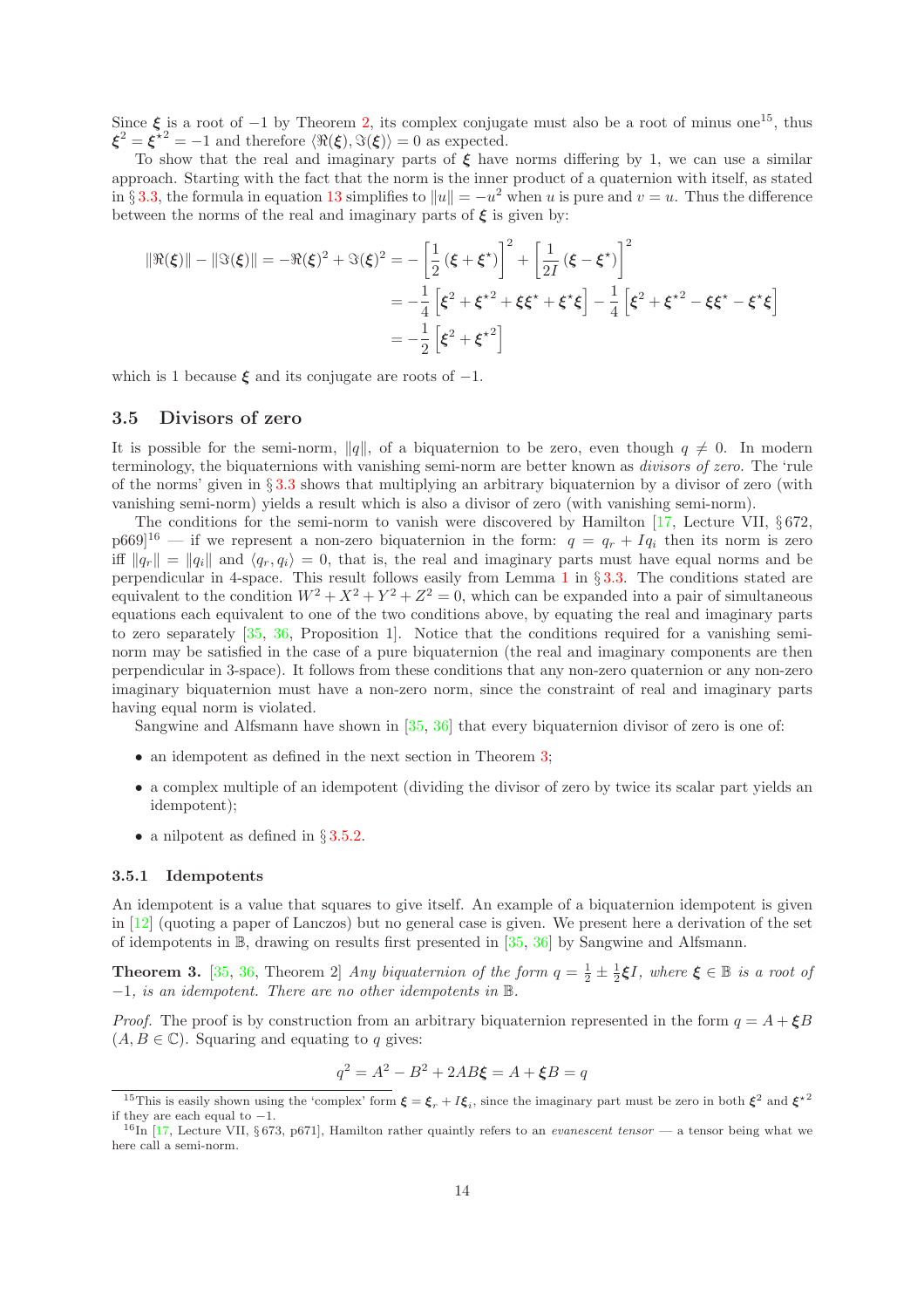Equating coefficients of 1 and  $\xi$  (that is, equating the real and imaginary parts with respect to  $\xi$ ) gives:

$$
A = A^2 - B^2
$$

$$
B = 2AB
$$

The second of these equations requires that  $A = \frac{1}{2}$ . Making this substitution into the first equation gives:  $\frac{1}{2} = \frac{1}{4} - B^2$ , from which  $B^2 = -\frac{1}{4}$ . Since B is complex, the only solutions are  $B = \pm I/2$ . Thus  $q=\frac{1}{2}\pm\frac{\xi I}{2}.$  $\Box$ 

The roots of  $-1$  in B include two trivial cases, as noted in [\[34,](#page-18-9) Theorem 2.1]. These are  $\pm I$  which yields the trivial idempotents  $q = 0$  and  $q = 1$ ; and  $\pm \mu$  where  $\mu$  is a real pure quaternion root of -1.

Since every biquaternion idempotent, q, is a solution of  $q^2 = 0$ , it must also be a solution of  $q(q-1) =$ 0. Therefore every biquaternion idempotent is also a divisor of zero and must satisfy the conditions stated in § [3.5.](#page-13-0) This is demonstrated in detail in  $[35, 36, \S 4,$  $[35, 36, \S 4,$  $[35, 36, \S 4,$  Proposition 2.

All non-pure biquaternion divisors of zero have been shown to be of the form  $p = \alpha q$  where  $\alpha$  is a non-zero complex number, and q is a biquaternion idempotent  $[35, 36, \S 4,$  $[35, 36, \S 4,$  $[35, 36, \S 4,$  Theorem 3]. Further, dividing a non-pure biquaternion divisor of zero by twice its scalar part yields an idempotent [\[35,](#page-18-0) [36,](#page-18-1) § 4, Corollary 1].

#### <span id="page-14-1"></span>3.5.2 Nilpotents

A nilpotent is a quantity whose square vanishes. Hamilton discovered nilpotent biquaternions and was aware that all such biquaternions were divisors of zero [\[17,](#page-17-1) Lecture VII, § 674, pp671-3].

We first present the case of a pure biquaternion with vanishing semi-norm and show a result due to Hamilton [\[17,](#page-17-1) Lecture VII, § 672, p669] that the square of such a biquaternion vanishes.

<span id="page-14-2"></span>**Theorem 4.** Let  $p = p_r + Ip_i$  be a non-zero pure biquaternion with vanishing semi-norm. Then  $p^2 = 0$ .

*Proof.* From the fact that p has a vanishing semi-norm,  $||p_r|| = ||p_i||$ , therefore we may divide by their common norm, and obtain  $p/||p_r|| = \mu + I\nu$  where  $\mu$  and  $\nu$  are perpendicular unit pure quaternions. Then:

$$
\left(\frac{p}{\|p_r\|}\right)^2 = (\mu + I\nu)^2 = \mu^2 - \nu^2 + I(\mu\nu + \nu\mu)
$$

which vanishes because the squares of the two unit pure quaternions are −1 and the imaginary part vanishes because the products of two perpendicular unit pure quaternions changes sign when the order of the product is reversed.  $\Box$ 

Sangwine and Alfsmann, in [\[35,](#page-18-0) [36,](#page-18-1) § 5, Lemma 1] have shown that all nilpotent biquaternions are pure, and in [\[35,](#page-18-0) [36,](#page-18-1) § 5, Proposition 3] that all nilpotent biquaternions are divisors of zero. It follows that all nilpotent biquaternions have real and imaginary parts with equal norm and therefore that any nilpotent biquaternion can be normalised to the form  $u + I\nu$  as in Theorem [4.](#page-14-2) We see therefore that all nilpotent biquaternions are constructed from a pair of mutually orthogonal unit pure quaternions.

A nilpotent biquaternion can be written in the form  $\xi B$  where  $\xi$  is a root of  $-1$  and B is complex (the square root of the semi-norm:  $B = \sqrt{X^2 + Y^2 + Z^2}$ ). Since a nilpotent biquaternion is a divisor of zero, its semi-norm is zero. This means that B is zero, even though  $\boldsymbol{\xi}B$  is not. A consequence is that it is not possible to compute the 'axis' of a nilpotent biquaternion by dividing by B.

#### <span id="page-14-0"></span>3.6 The biquaternions as a geometric algebra

In this section we discuss equivalence of the components of a biquaternion to the elements of a geometric algebra  $[24, 40, 23, 30, 42]$  $[24, 40, 23, 30, 42]$  $[24, 40, 23, 30, 42]$  $[24, 40, 23, 30, 42]$  $[24, 40, 23, 30, 42]$  $[24, 40, 23, 30, 42]$  $[24, 40, 23, 30, 42]$  $[24, 40, 23, 30, 42]$  or *Clifford algebra*. Jaap Suter's tutorial paper  $[42]$  is particularly recommended. A full discussion of the biquaternions as a geometric algebra is a large and non-trivial topic, and will be left to a later paper or papers.

Hamilton himself, in his Lectures on Quaternions [\[17,](#page-17-1) Lectures I, II, III] was interested in an algebra of points, lines and planes, and clearly was motivated by a desire to have an algebra applicable to 3 dimensional geometry. The modern notion of a geometric algebra uses different language, and some of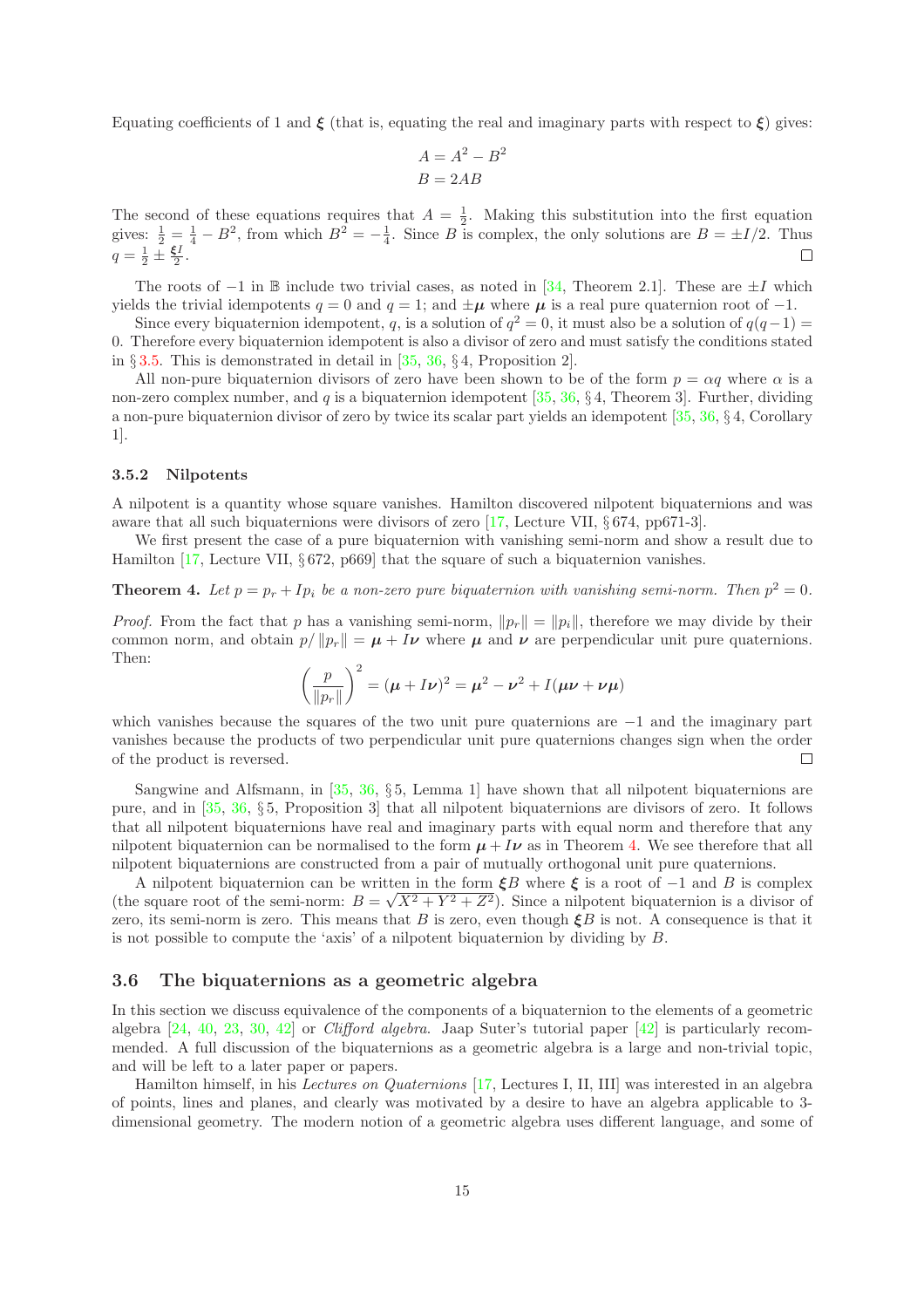the concepts are more sophisticated, but essentially the aim is the same: to represent and manipulate geometric objects algebraically.

A geometric algebra contains four types of element, as already introduced in § [3](#page-3-0) and Tables [3](#page-6-0) and [4:](#page-8-1) scalars, vectors, bivectors and pseudoscalars. Scalars are quantities without geometric form (or points), vectors represent directed magnitudes (or lines), bivectors represent directed areas, and pseudoscalars represent signed volumes. The product of two perpendicular vectors is a bivector, representing the area swept out by one vector when moved along the other  $[42, §2.1]$ . This is why vectors are identified with pure imaginary biquaternions. Given two perpendicular pure quaternions,  $\mu$  and  $\nu$ , such that  $\langle \mu, \nu \rangle = 0$ , the two vectors  $I\mu$  and  $I\nu$  have a product  $-\mu\nu$  which is perpendicular to both  $\mu$  and  $\nu$ . The negative sign is a consequence of squaring I. Changing the order of the two vectors changes the sign of the resulting bivector (it is oppositely directed), so the minus sign is of little consequence. It is usual in geometric algebra to have to choose the sense by convention. Here the rules of biquaternion multiplication define the convention for us. The product of three orthogonal vectors defines a volume, represented by a pseudoscalar. For example,  $(Ii)(Ij)(Ik) = I$ , as given by Ward [\[45,](#page-19-1) p 113].

There has been much confusion caused by the use of the term vector when in fact the objects under consideration were bivectors. In physics the concepts of axial and polar vectors have been used, causing further confusion, because the two terms suggest different types of vector, rather than fundamentally different types of quantity. Even the present authors, in their earlier works, used the term vector to refer to quantities which are now clearly seen to be bivectors. Jaap Suter in his Geometric Algebra Primer states clearly:

A quaternion is a scalar plus a bivector.

and he is right  $[42, p 50]$ . Unfortunately, the scalar/vector part terminology commonly applied to quaternions has this wrong, and we are stuck with it.

In geometric algebra a composite quantity consisting of two or more of the four types of quantity (scalar, vector, bivector, pseudoscalar) is called a multivector. A biquaternion may contain all four types of geometric element, and except in degenerate cases (such as a pure imaginary biquaternion), corresponds to the concept of a multivector.

Once we start to multiply multivectors, the geometric interpretation becomes more difficult, although the rules of multiplication are well-understood and easily described: the full biquaternion product can be expressed, exactly as in the quaternion case, as:

$$
p q = S(p) S(q) + S(p) V(q) + S(q) V(p) + V(p) V(q)
$$

and the last term can be written as  $\mathbf{V}(p) \cdot \mathbf{V}(q) + \mathbf{V}(p) \times \mathbf{V}(q)$  or  $\langle \mathbf{V}(p), \mathbf{V}(q) \rangle + \mathbf{V}(p) \times \mathbf{V}(q)$ , that is the sum of a dot or scalar or inner product, and a cross product. A deeper analysis of the biquaternions as a geometric algebra requires further work.

Although multivectors in geometric algebra are regarded as composites of scalar, vector, bivector and pseudoscalar, a biquaternion is not constructed in this way. Instead it has four complex components, but as we have seen in § [3,](#page-3-0) it is possible to interpret these in multiple ways, for example as a complex number with quaternion components. It is also possible to consider the biquaternions as 8-dimensional quantities with basis  $(1, iI, jI, kI, i, j, k, I)$  where we place the vector basis first. The multiplication table is then easily derived from the rules of quaternion multiplication (Table [5\)](#page-16-4).

From the rules of quaternion multiplication, it is fairly easy to draw up a table showing how the geometric components of a biquaternion multiply together. Table [6](#page-16-5) shows the result. The four centre entries apply in the general case, but in the specific cases where the bivector/vector are perpendicular, the scalar or pseudoscalar part of the product will be zero. Multiplication by the pseudoscalar is known as the dual operation: it maps a bivector into a vector, and a scalar into a pseudoscalar or vice versa.

#### 3.6.1 The wedge or outer product

In geometric algebra, the algebraic or geometric product of two vectors is the sum of the scalar product and the wedge  $(\wedge)$  or outer product (also known as the cross product in three dimensions):

$$
p\,q = p \cdot q + p \wedge q
$$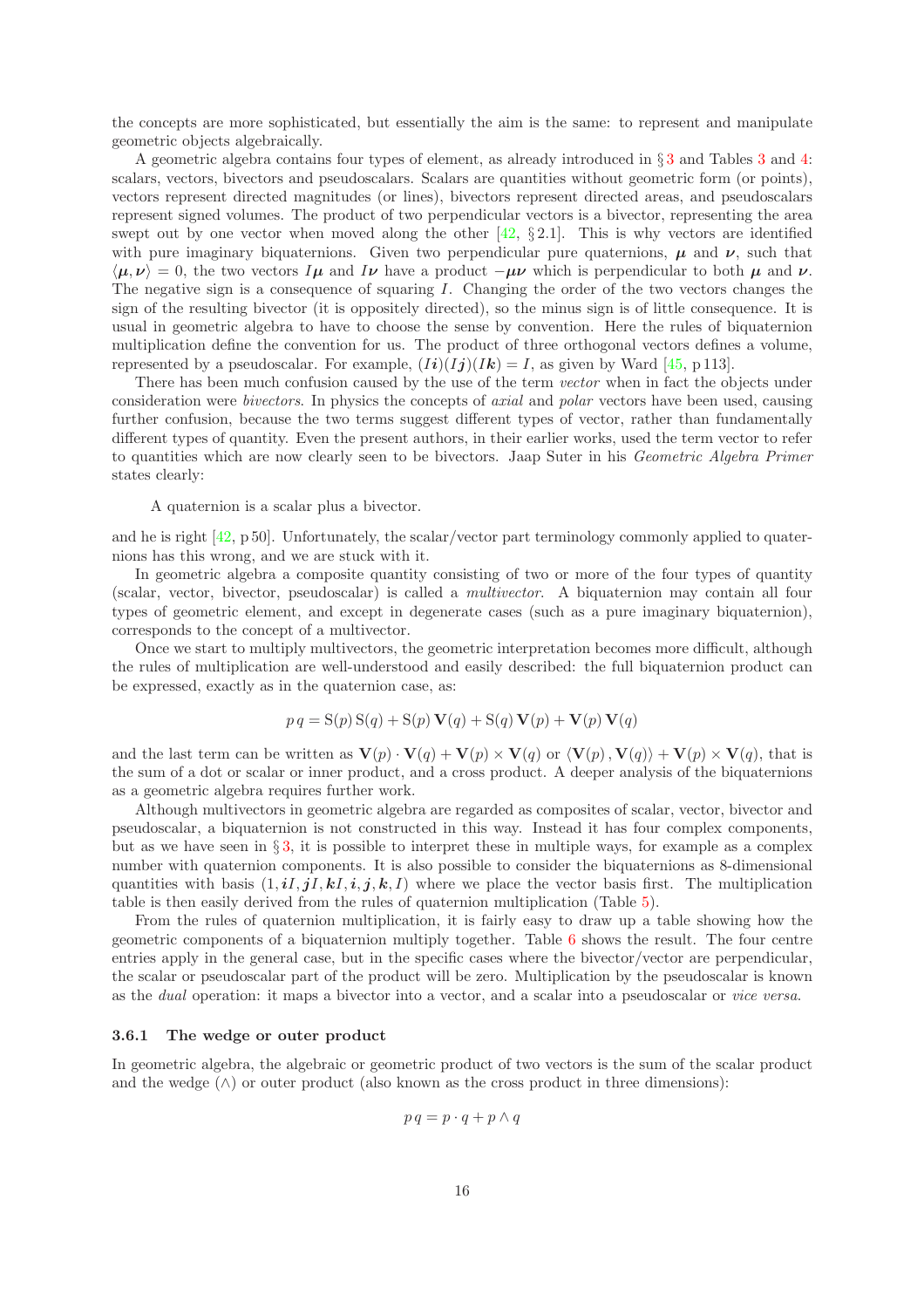|                       |                            | $\imath$             | ി                   | $k$ $l$          |                     |                  | $\boldsymbol{k}$ |        |
|-----------------------|----------------------------|----------------------|---------------------|------------------|---------------------|------------------|------------------|--------|
|                       |                            |                      | $\boldsymbol{\eta}$ | $k$ $l$          | $\boldsymbol{\eta}$ |                  | $\boldsymbol{k}$ |        |
| iI                    |                            |                      | $\boldsymbol{k}$    | $\jmath$         |                     | $k\mathit{I}$    |                  |        |
| jI                    | iI                         | $\boldsymbol{k}$     |                     | $-\iota$         | $-kI$               |                  | iI               |        |
| kI                    | kl                         | $-\boldsymbol{\eta}$ |                     |                  | jI                  | $-i1$            |                  | ĸ      |
| $\boldsymbol{i}$      | $\imath$                   |                      | kI                  | $-11$            |                     | $\boldsymbol{k}$ | $-1$             | iI     |
| $\boldsymbol{\jmath}$ | ٠<br>$\boldsymbol{\jmath}$ | $k\mathit{I}$        |                     | iI               | $\boldsymbol{k}$    |                  | $\imath$         | $\eta$ |
| $\boldsymbol{k}$      | $\boldsymbol{k}$           | jI                   |                     |                  |                     |                  |                  | kI     |
|                       |                            |                      |                     | $\boldsymbol{k}$ |                     |                  | kl               |        |

Table 5: Biquaternion basis multiplication table.

<span id="page-16-4"></span>

| $S - scalar$       |                 |  |
|--------------------|-----------------|--|
| $B - bivector$     | $S + B$ $P + B$ |  |
| V – vector         | $P + B$ $S + B$ |  |
| $P$ – pseudoscalar |                 |  |

<span id="page-16-5"></span>Table 6: Multiplication table for components of a biquaternion multivector

It is possible to define a wedge product for quaternions and biquaternions using a formula widely used in geometric algebra [\[42,](#page-18-17) Equation 3.10]:

$$
p \wedge q = \frac{1}{2} (p \, q - q \, p)
$$

This gives the cross product of the vector parts (because the components of the products involving the scalar parts, and the dot product of the vector parts, commute and therefore cancel). If applied to a pair of vectors (i.e. pure biquaternions with zero real part), the result is a bivector (i.e. a pure biquaternion with zero imaginary part). Applied to a pair of bivectors (pure quaternions) the result is another bivector. Applied to a vector and a bivector, the result is a vector.

# 4 Further work

There is much further interpretation needed of the biquaternions as a geometric algebra. At present formulae are lacking for vector/bivector products to yield pseudoscalars and for generalisations of the wedge product.

The interpretation of complex angles in the polar form and in the context of the inner product requires further work.

# <span id="page-16-0"></span>References

- <span id="page-16-1"></span>[1] Simon L. Altmann. Rotations, Quaternions, and Double Groups. Oxford University Press, Oxford, 1986.
- [2] Benno Artmann. The concept of number : from quaternions to monads and topological fields. Ellis Horwood series in mathematics and its applications. Ellis Horwood, Halsted, Chichester, 1988. Translation of: Der Zahlbeginff, Gottigen: Vandenhoeck & Rupprecht, 1983. Translated with additional exercises and material by H.B. Griffiths.
- <span id="page-16-3"></span>[3] E. J. Borowski and J. M. Borwein, editors. Collins Dictionary of Mathematics. HarperCollins, Glasgow, 2nd edition, 2002.
- <span id="page-16-2"></span>[4] Alain Bouvier, Michel George, and François Le Lionnais, editors. *Dictionnaire des Mathématiques*. Quadrige/Puf, Paris, 2e edition, 2005.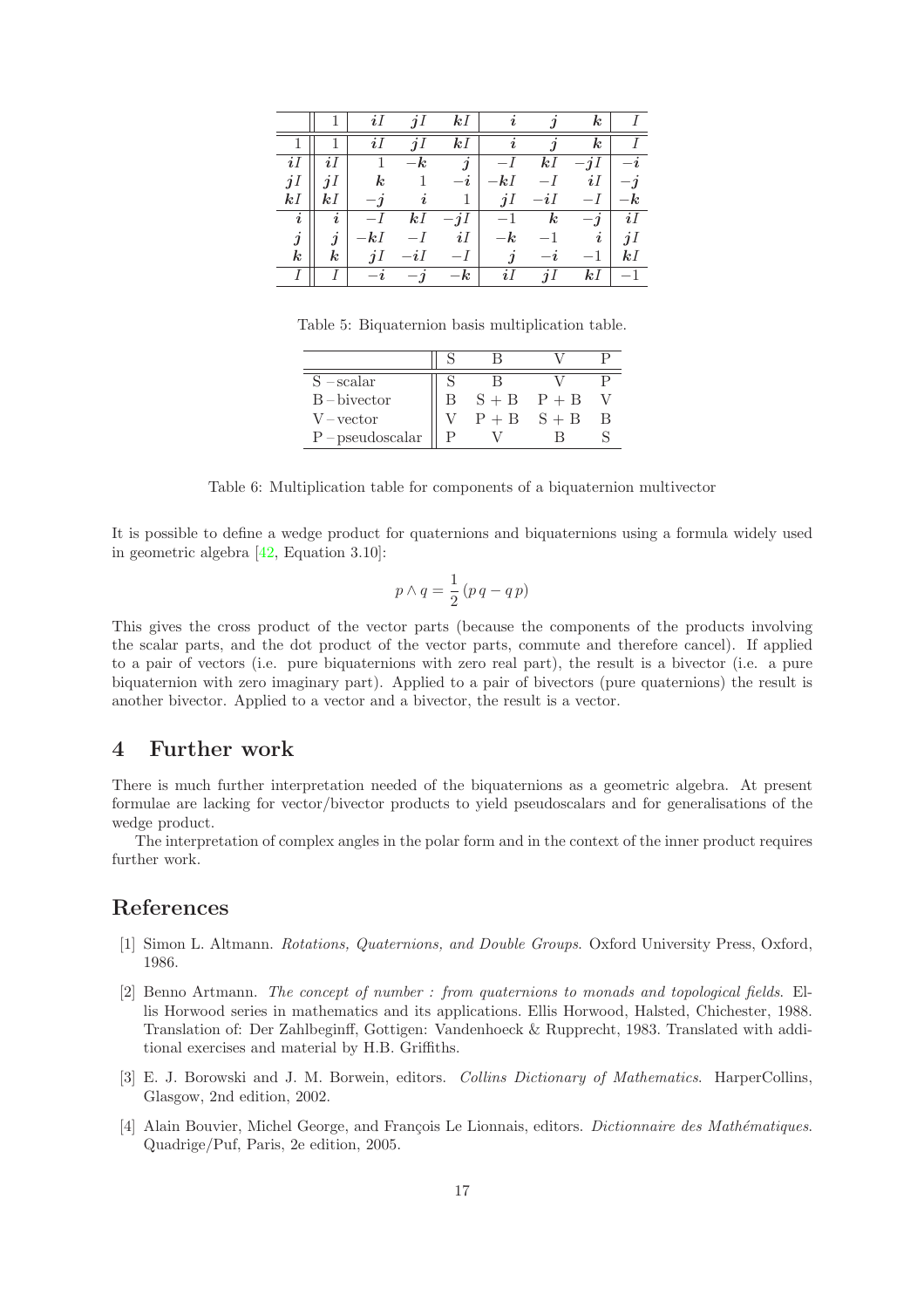- <span id="page-17-2"></span>[5] William K. Clifford. Preliminary sketch of biquaternions. Proc. London Math. Soc., s1-4(1):381–395, 1871, http://plms.oxfordjournals.org/cgi/reprint/s1-4/1/381.pdf.
- <span id="page-17-12"></span><span id="page-17-5"></span>[6] H. S. M. Coxeter. Quaternions and reflections. American Mathematical Monthly, 53(3):136–146, March 1946.
- [7] Stefano de Leo and Waldyr A. Rodrigues, Jr. Quaternionic electron theory: Geometry, algebra and Dirac's spinors. Preprint: <http://www.arxiv.org/abs/hep-th/9806058v1>, June 1998, arXiv:hepth/9806058.
- <span id="page-17-13"></span>[8] Stefano de Leo and Waldyr A. Rodrigues, Jr. Quaternionic electron theory: Geometry, algebra, and Dirac's spinors. International Journal of Theoretical Physics, 37(6):1707–1720, June 1998.
- <span id="page-17-10"></span>[9] T. A. Ell and S. J. Sangwine. Quaternion involutions. Preprint: <http://www.arxiv.org/abs/math.RA/0506034>, June 2005, arXiv:math.RA/0506034.
- <span id="page-17-6"></span>[10] T. A. Ell and S. J. Sangwine. Linear quaternion systems Toolbox for Matlab®. <http://lqstfm.sourceforge.net/>, 2007. Software library, licensed under the GNU General Public License.
- <span id="page-17-9"></span>[11] T. A. Ell and S. J. Sangwine. Quaternion involutions and anti-involutions. Computers and Mathematics with Applications, 53(1):137–143, January 2007.
- <span id="page-17-15"></span>[12] Andre Gsponer and Jean-Pierre Hurni. Lanczos – Einstein – Petiau: From Dirac's equation to nonlinear wave mechanics. Preprint, August 2005, arXiv:physics/0508036v2.
- <span id="page-17-16"></span>[13] Klaus Gürlebeck and Wolfgang Sprössig. Quaternionic and Clifford Calculus for Physicists and Engineers. John Wiley, Chichester, 1997.
- <span id="page-17-4"></span>[14] H. Halberstam and R. E. Ingram, editors. The Mathematical Papers of Sir William Rowan Hamilton, volume III Algebra. Cambridge University Press, Cambridge, 1967.
- <span id="page-17-18"></span>[15] W. R. Hamilton. On a new species of imaginary quantities connected with the theory of quaternions. Proceedings of the Royal Irish Academy, 2:424–434, 1844.
- <span id="page-17-19"></span>[16] W. R. Hamilton. Researches respecting quaternions. Transactions of the Royal Irish Academy, 21:199–296, 1848.
- <span id="page-17-1"></span>[17] W. R. Hamilton. Lectures on Quaternions. Hodges and Smith, Dublin, 1853. Available online at Cornell University Library: <http://historical.library.cornell.edu/math/>.
- <span id="page-17-7"></span><span id="page-17-3"></span>[18] W. R. Hamilton. Elements of Quaternions. Longmans, Green and Co., London, 1866.
- [19] W. R. Hamilton. On a new species of imaginary quantities connected with the theory of quaternions. In Halberstam and Ingram [\[14\]](#page-17-4), chapter 5, pages 111–116. First published as [\[15\]](#page-17-18).
- <span id="page-17-8"></span>[20] W. R. Hamilton. On quaternions. In Halberstam and Ingram [\[14\]](#page-17-4), chapter 8, pages 227–297. First published in various articles in Philosophical Magazine, 1844–1850.
- <span id="page-17-0"></span>[21] W. R. Hamilton. On the geometrical interpretation of some results obtained by calculation with biquaternions. In Halberstam and Ingram  $[14]$ , chapter 35, pages 424–5. First published in *Proceedings* of the Royal Irish Academy, 1853.
- <span id="page-17-11"></span>[22] W. R. Hamilton. Researches respecting quaternions. First series (1843). In Halberstam and Ingram [\[14\]](#page-17-4), chapter 7, pages 159–226. First published as  $[16]$ .
- <span id="page-17-17"></span>[23] David Hestenes, Hongbo Li, and Alyn Rockwood. New algebraic tools for classical geometry. In Sommer [\[40\]](#page-18-11), chapter 1, pages 3–26.
- <span id="page-17-14"></span>[24] David Hestenes and Garret Sobczyk. Clifford Algebra to Geometric Calculus. D. Reidel Publishing Company, Dordrecht, 1984.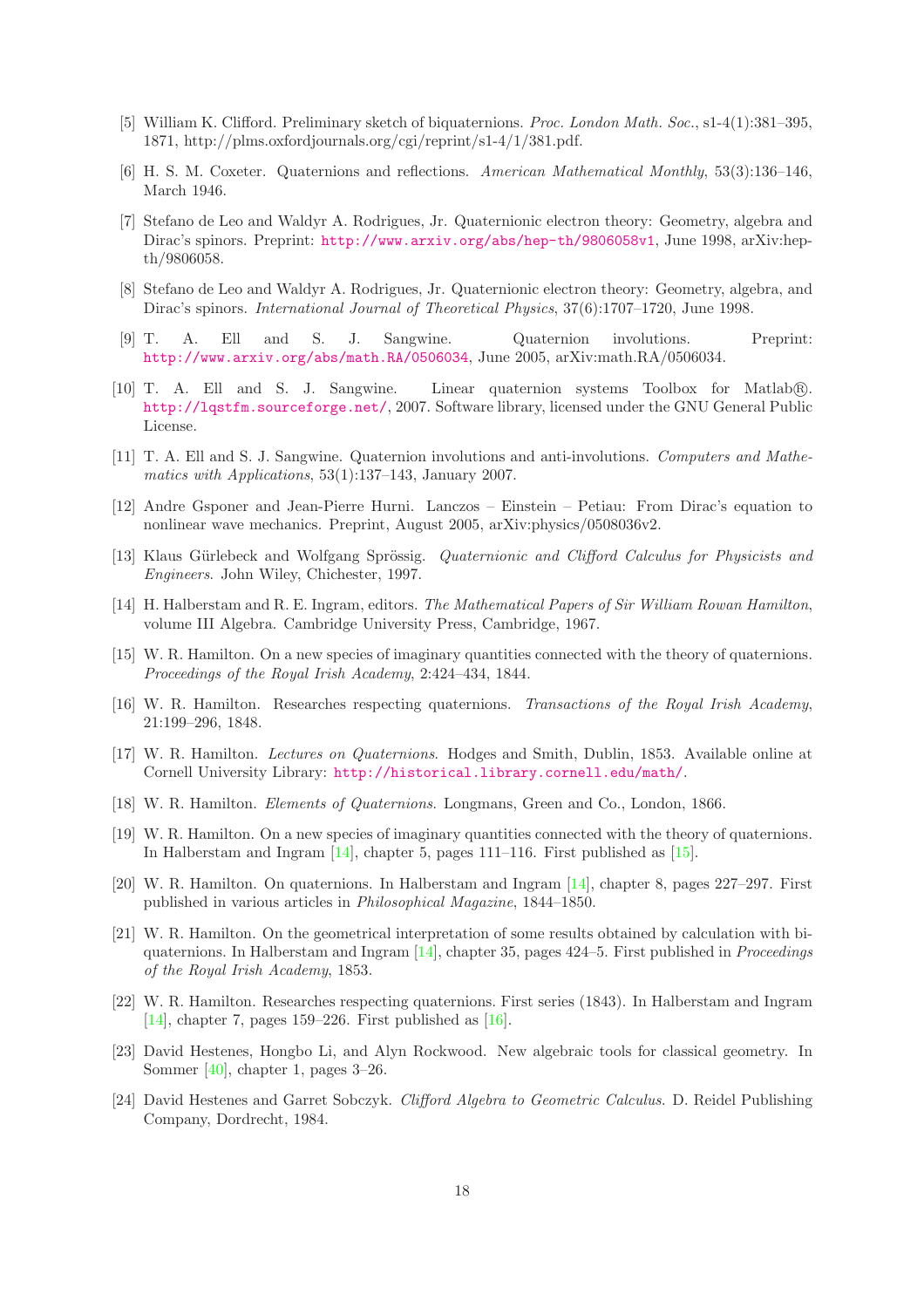- <span id="page-18-14"></span>[25] Eckhard Hitzer and Rafał Abłamowicz. Geometric roots of  $-1$  in Clifford algebras  $C\ell_{p,q}$  with  $p+q \leq 4$ . Technical Report 2009–3, Tennessee Technological University, Department of Mathematics, Cookeville, TN 38505, USA, May 2009.
- <span id="page-18-15"></span><span id="page-18-2"></span>[26] Eckhard Hitzer and Rafa Ab lamowicz. Geometric roots of  $-1$  in Clifford algebras  $C\ell_{p,q}$  with  $p + q \leq 4$ . Preprint: <http://arxiv.org/abs/arxiv:0905.3019>, May 2009, arXiv:0905.3019.
- <span id="page-18-3"></span>[27] I. L. Kantor and A. S. Solodnikov. Hypercomplex numbers, an elementary introduction to algebras. Springer-Verlag, New York, 1989.
- <span id="page-18-4"></span>[28] Philip Kelland and Peter Guthrie Tait. Introduction to quaternions. Macmillan, London, 3rd edition, 1904.
- <span id="page-18-16"></span>[29] J. B. Kuipers. Quaternions and Rotation Sequences. Princeton University Press, Princeton, New Jersey, 1999.
- [30] Joan Lasenby, Anthony N. Lasenby, and Chris J. L. Doran. A unified mathematical language for physics and engineering in the 21st century. Philosophical Transactions of the Royal Society A: Mathematical, Physical and Engineering Sciences, 358:21–39, 2000.
- <span id="page-18-13"></span>[31] David Nelson, editor. The Penguin Dictionary of Mathematics. Penguin Books, London, third edition, 2003.
- <span id="page-18-12"></span><span id="page-18-10"></span>[32] I. R. Porteous. Topological Geometry. Cambridge University Press, Cambridge, second edition, 1981.
- [33] S. J. Sangwine. Biquaternion (complexified quaternion) roots of -1. Preprint: <http://arxiv.org/abs/math.RA/0506190>, June 2005, arXiv:math.RA/0506190.
- <span id="page-18-9"></span>[34] S. J. Sangwine. Biquaternion (complexified quaternion) roots of -1. Advances in Applied Clifford  $Algebras$ ,  $16(1):63–68$ , February 2006. Publisher: Birkhäuser Basel.
- <span id="page-18-0"></span>[35] S. J. Sangwine and Daniel Alfsmann. Determination of the biquaternion divisors of zero, including the idempotents and nilpotents. Preprint: <http://arxiv.org/abs/arxiv:0812.1166>, December 2008, arXiv:0812.1102.
- <span id="page-18-1"></span>[36] S. J. Sangwine and Daniel Alfsmann. Determination of the biquaternion divisors of zero, including the idempotents and nilpotents. Advances in Applied Clifford Algebras, 10pp, December 2009. Publisher: Birkhäuser Basel, in press.
- <span id="page-18-5"></span>[37] S. J. Sangwine and N. Le Bihan. Quaternion Toolbox for Matlab <sup>R</sup> . <http://qtfm.sourceforge.net/>, 2005. Software library, licensed under the GNU General Public License.
- <span id="page-18-7"></span>[38] S. J. Sangwine and N. Le Bihan. Quaternion polar representation with a complex modulus and complex argument inspired by the Cayley-Dickson form. Advances in Applied Clifford Algebras, 10pp, 2008. Publisher: Birkhäuser Basel, in press.
- <span id="page-18-8"></span>[39] S. J. Sangwine and N. Le Bihan. Quaternion polar representation with a complex modulus and complex argument inspired by the Cayley-Dickson form. Preprint: <http://arxiv.org/abs/arxiv:0802.0852>, February 2008, arXiv:0802.0852.
- <span id="page-18-11"></span>[40] G. Sommer, editor. *Geometric computing with Clifford algebras: theoretical foundations and appli*cations in computer vision and robotics. Springer-Verlag, London, UK, 2001.
- <span id="page-18-6"></span>[41] A. Sudbery. Quaternionic analysis. Mathematical Proceedings of the Cambridge Philosophical Society, 85(2):199–225, March 1979.
- <span id="page-18-17"></span>[42] Jaap Suter. Geometric algebra primer. Self-published on personal website: [http://www.jaapsuter.com/paper/ga\\_primer.pdf](http://www.jaapsuter.com/paper/ga_primer.pdf), March 2003.